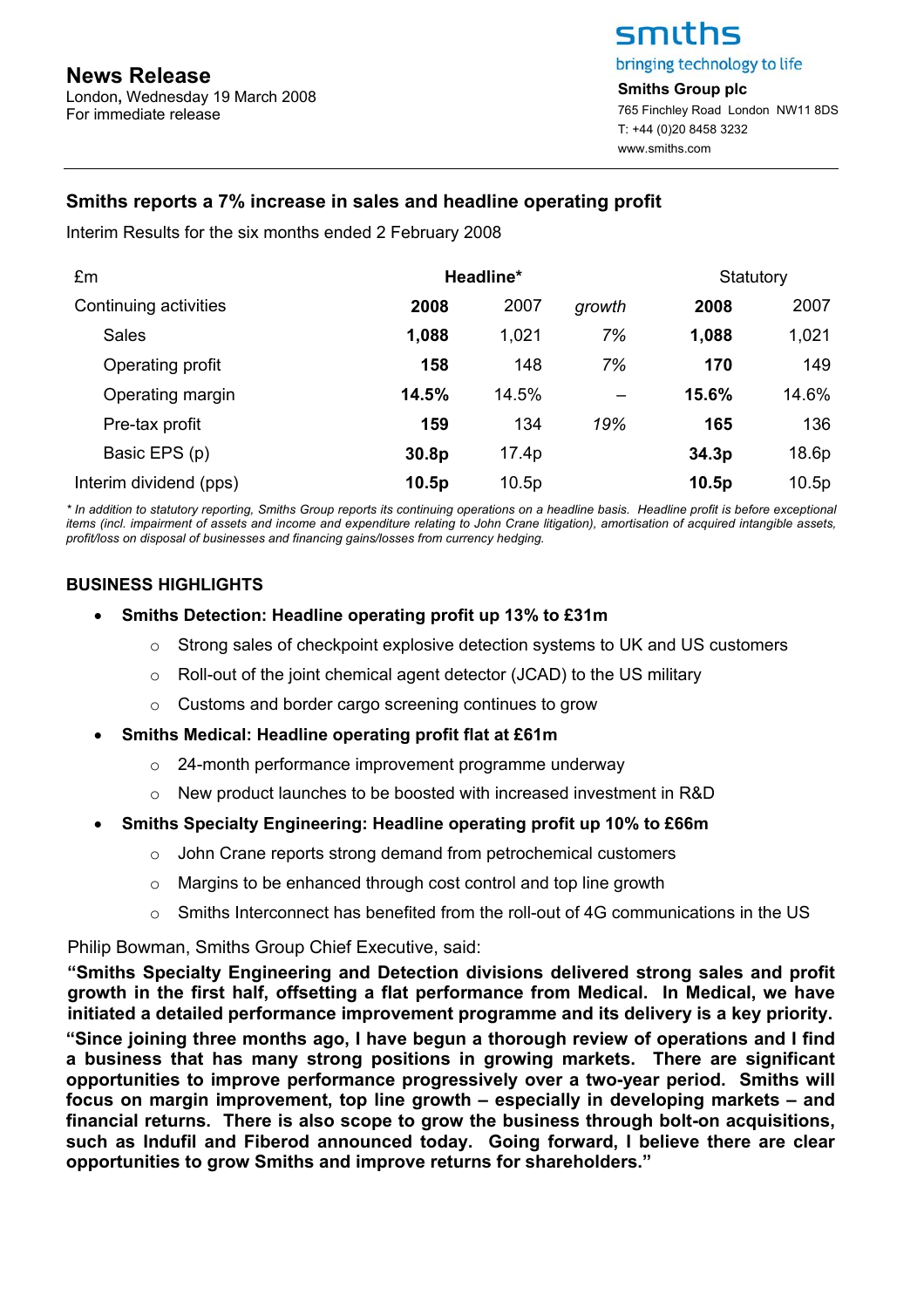# **CONTACT DETAILS**

| <b>Investor enquiries:</b><br>Peter Durman, Smiths Group                           | +44 (0)20 8457 8343                        | peter.durman@smiths.com                                |
|------------------------------------------------------------------------------------|--------------------------------------------|--------------------------------------------------------|
| <b>Media enquiries:</b><br>Chris Fox, Smiths Group<br>Anthony Cardew, Cardew Group | +44 (0)20 8457 8403<br>+44 (0)20 7930 0777 | chris.fox@smiths.com<br>anthony.cardew@cardewgroup.com |

### **Website**

From 09.00 (UK time) on 19 March 2008, the results presentation will be available from: (UK time) at www.smiths.com/results.

### **Webcast**

A live webcast of the presentation to analysts will be available at www.smiths.com/results at 09.00 (UK time) on Wednesday 19 March. A recording of the webcast will be available later that day.

## **Photography**

Original high-resolution photography is available to the media, please contact:

| Laura Guerin, Smiths Group | +44 (0)20 8457 8403 | laura.guerin@smiths.com |
|----------------------------|---------------------|-------------------------|
|----------------------------|---------------------|-------------------------|

This press release contains certain forward-looking statements with respect to the operations, performance and financial condition of the Group. By their nature, these statements involve uncertainty since future events and circumstances can cause results and developments to differ materially from those anticipated. The forward-looking statements reflect knowledge and information available at the date of preparation of the Interim Report and the Company undertakes no obligation to update these forward-looking statements. Nothing in this press release should be construed as a profit forecast.

### **Statutory reporting**

Statutory reporting takes account of all items excluded from headline performance. On a statutory basis, pre-tax profit from continuing operations was £165m (2007: £136m) and earnings per share were 34.3p (2007: 18.6p). The items excluded from headline performance comprise amortisation of acquired intangible assets of £7m (2007: £7m), profit on disposal of businesses of £27m (2007: £15m), acquisition integration costs of £2m (2007: £5m), financing losses of £3m (2007: £1m gain) and adjustments to the discounted provision for John Crane litigation of £8m (2007: nil). These adjustments to the provision arise from changes in US interest rates and the unwind of the discount and do not represent any change in the underlying assessment of the base provision before discount. The discontinued operations represent items in respect of the Aerospace division, sold in May 2007.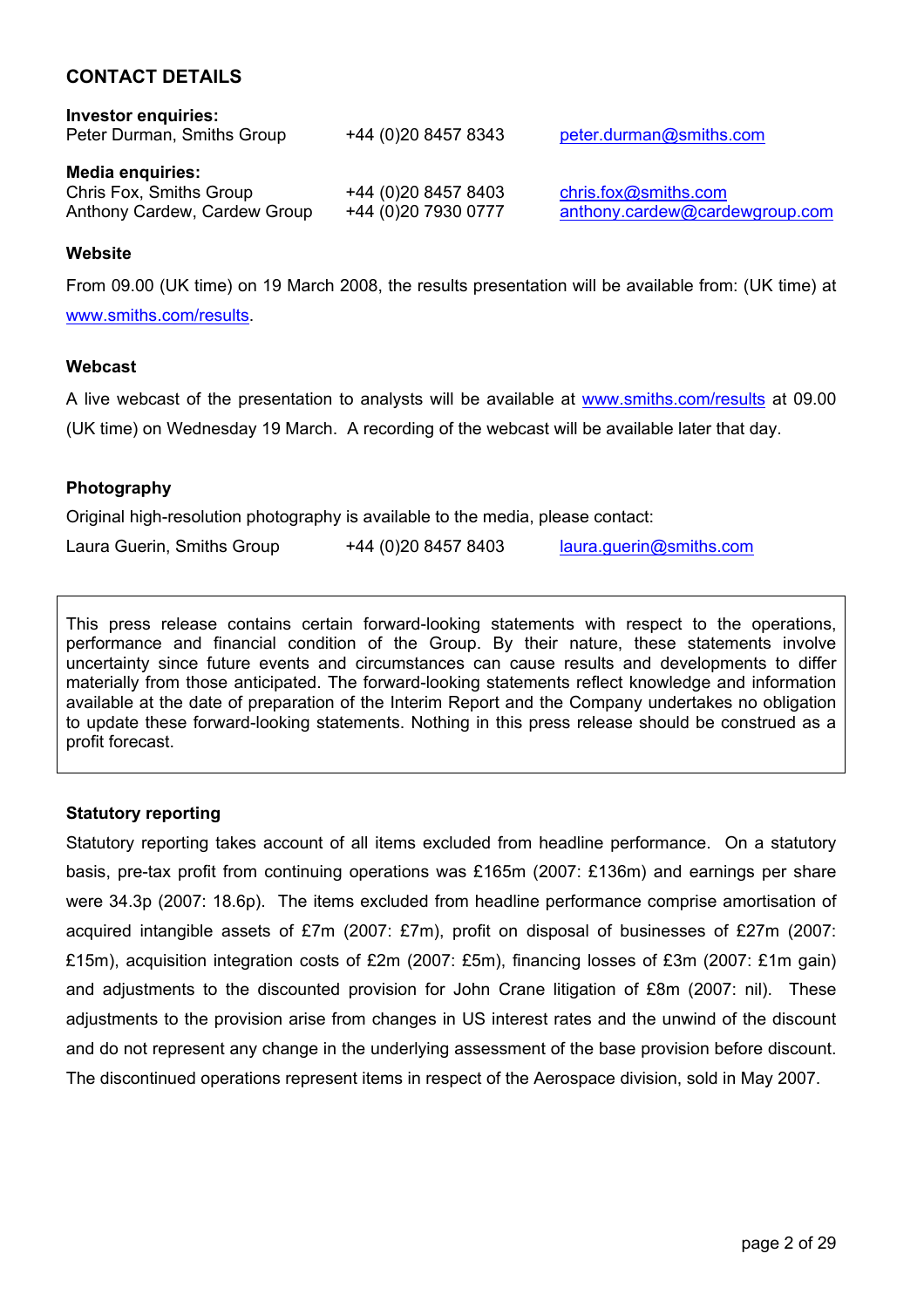### **CHIEF EXECUTIVE'S REVIEW**

Smiths Group has a strong set of technology-based businesses, well-positioned in growth markets and with the capacity to demonstrate resilience in an economic downturn. There are clear opportunities to improve performance progressively over a two year period. Our focus will be on enhancing margins in all the divisions through a combination of improved data, cost control and top line growth – especially in developing markets such as India and China. There are also opportunities to drive future growth through a targeted increase in R&D investment, and to focus it more tightly on high growth areas that can deliver attractive returns. We also recognise the need to invest capital in additional manufacturing capacity and that our working capital requirement is likely to grow as we exploit these growth opportunities. For example, John Crane has significant scope to build further manufacturing capacity and aftermarket service centres to meet the strong demand from the petrochemical industry. Detection is succeeding in winning new contracts but the increasing size, the different counterparties and the changing nature of those contracts has raised its working capital requirements, which is reflected in its first half performance. In order to improve data flow and speed up decision making, we are also investing in information systems, such as Enterprise Resource Planning (ERP) in a number of areas.

Looking across the Group, there are opportunities to leverage the Group's scale – particularly as the divisions have been run independently with little incentive to share best practice or back office services. The structure of the organisation will be reviewed to deliver efficiencies. The Board will also continue to consider the structure of the Group, with the objective of maximising shareholder value. In the current environment, the Board believes that there are valuable opportunities to build the business with bolt-on acquisitions – particularly in John Crane, Interconnect and Detection. Such acquisitions may bring complementary technologies, support geographic expansion into new markets or leverage existing infrastructure. We announced today agreements to acquire Indufil BV (Indufil) and Fiber Composite Company Inc. (Fiberod) which will both expand John Crane's offering. Indufil is a Dutch-based specialist in filters for the petrochemical and process industries. Fiberod is a Texasbased equipment manufacturer that will extend John Crane's upstream oilfield services offering. Completion of both acquisitions is subject to regulatory approvals.

The profile of Smiths Group offers significant opportunities for growth in resilient markets. Given the current conditions in financial markets and the scope for investment in organic growth and acquisitions, the Board has reviewed its dividend policy and intends to grow dividends consistent with increasing cover to around 2.5 times in the medium term. In pursuit of this policy, the Board has declared an unchanged interim dividend of 10.5p per share and intends to recommend a total dividend for the year of at least 34p per share. The interim dividend will be paid on 25 April to shareholders registered at the close of business on 28 March. The ex-dividend date is 26 March.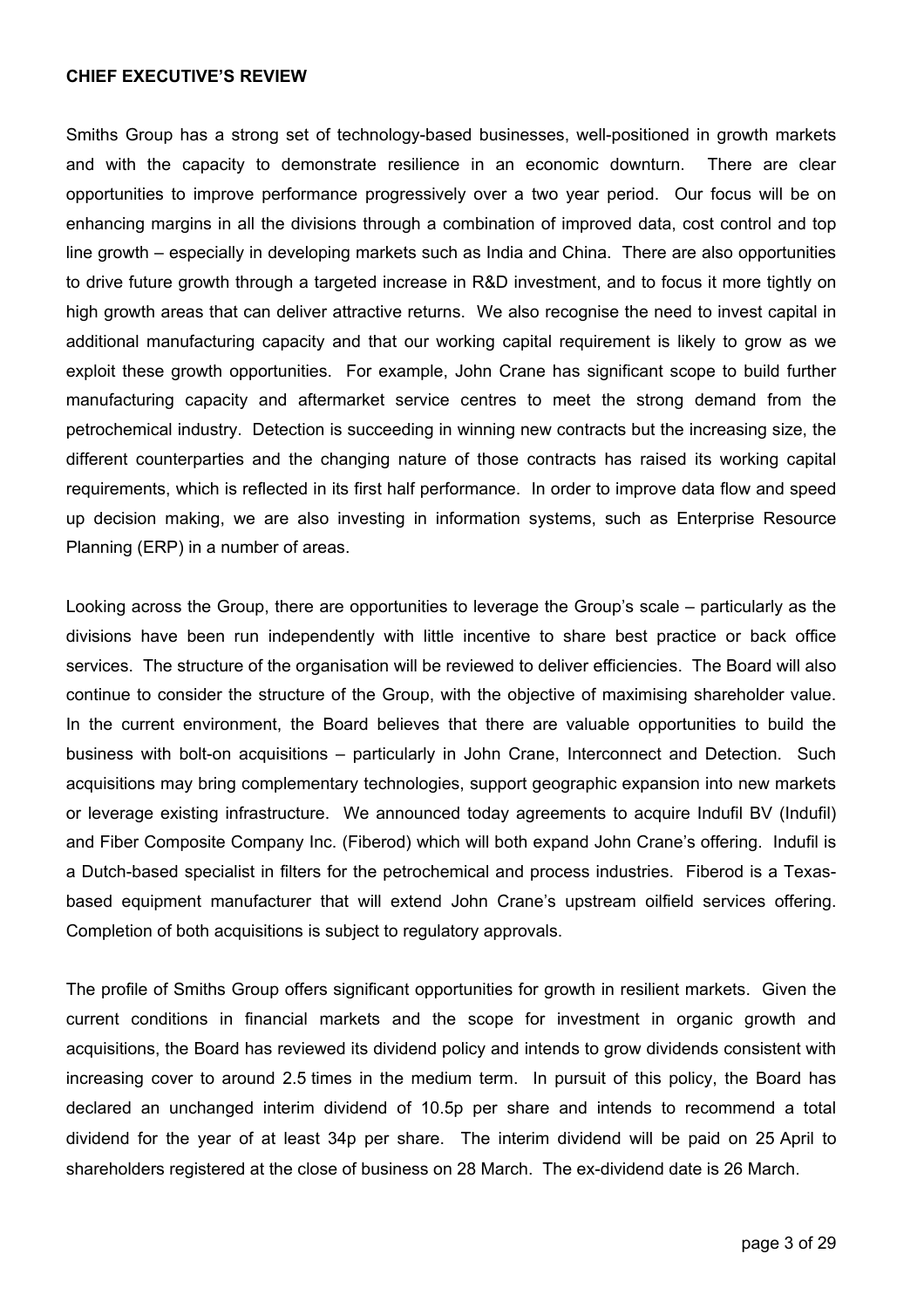Smiths Group delivered a good first half performance with sales from continuing activities up 7% to £1,088m. On an underlying basis\*, sales increased by 8% with the main contributors being Specialty Engineering and Detection; Medical was flat. Headline operating profit grew by 7%, or £10m, to £158m on both an underlying and a reported basis. Overall headline operating margin for the Group was maintained at 14.5%. Of the £10m reported increase in headline operating profit, £6m came from Specialty Engineering while Detection contributed £4m. The key drivers for the growth in headline operating profit were:

- Strong demand from the petrochemical industry for John Crane's products and services;
- Good progress at Interconnect with new contracts to support USA 4G wireless broadband and the next generation of Satellite Communications On The Move (SOTM) for the military; and
- Benefit of new contracts in Detection, particularly for checkpoint detection systems; the Joint Chemical Agent Detector (JCAD) with the US Department of Defense; and high energy x-ray screening systems.

*\* Underlying performance excludes the year-on-year impact of currency translation, acquisitions and disposals.*

The net interest charge reduced from £30m to £20m reflecting the lower net debt position following the Aerospace sale and lower interest rates. There was a pensions financing gain of £21m (2007: £16m) relating to continuing activities, which reflected the funding position of the company's retirement benefit schemes at July 2007.

Headline pre-tax profit increased by 19% to £159m (2007: £134m). The company's tax rate on headline profit for the period was 25% (2007: 26%). Headline earnings per share were 30.8p (2007: 17.4p). The comparison in earnings per share is distorted by the share consolidation carried out in June last year; on a pro-forma basis, earnings per share grew by 20%.

Headline operating cash-flow from continuing operations totalled £99m, representing 63% of headline operating profit, and reflects investment in capital projects and increased working capital to support business growth. The working capital investment was particularly driven by the timing and nature of contracts in Detection and John Crane. Net debt has increased since July 2007 by £85m to £675m.

## **Outlook**

**Smiths Detection is expected to deliver continued growth, although the rate of increase is not likely to be as strong as in the first half. John Crane and Interconnect will continue to benefit from their strong market positions. Flex-Tek will be held back by the ongoing uncertainty in the US residential construction market. A detailed performance improvement programme for Medical is underway and its delivery is a key priority. The first six months provide a solid foundation for meeting expectations for the full year.**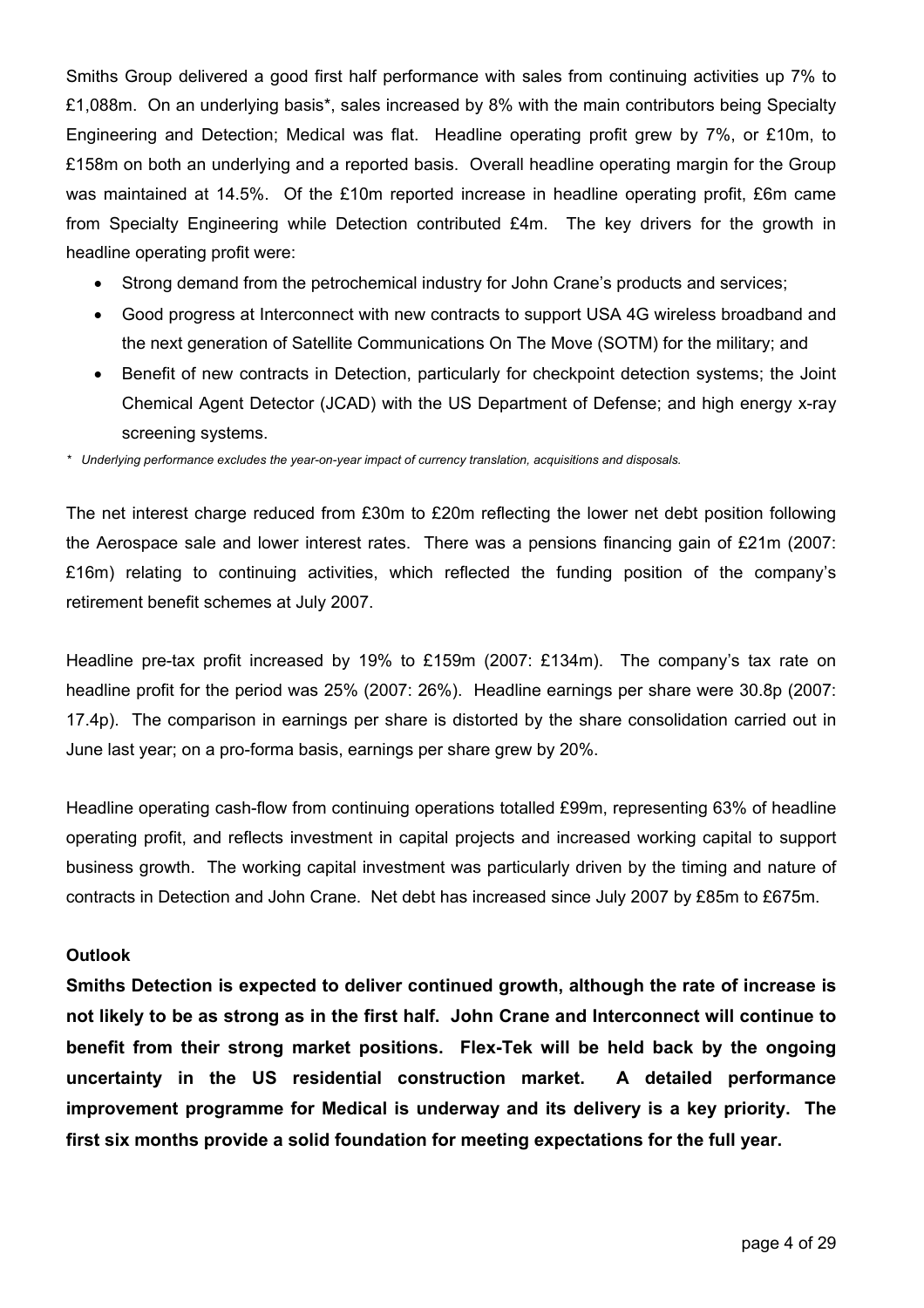# **OPERATIONAL REVIEW Smiths Detection**

|                            |       |          |     | Growth              |
|----------------------------|-------|----------|-----|---------------------|
| £m                         | 2008  | 2007     |     | Reported Underlying |
| <b>Sales</b>               | 222   | 182      | 22% | 21%                 |
| Headline operating profit  | 31    | 27       | 13% | 10%                 |
| Headline operating margin  | 14.0% | $15.0\%$ |     |                     |
| Statutory operating profit | 31    | 27       |     |                     |

Smiths Detection has grown strongly over recent years and is a global leader in its field. It has a broad geographic reach and benefits from significant investment in technology and intellectual property. Sales grew by 22% and headline operating profit increased by 13%. This growth was driven by contract wins, particularly for airport checkpoint explosive detection systems; for JCAD, the advanced chemical point detector; and for cargo screening systems. Margins were held back in the period by the start-up costs associated with the scaling-up of our manufacturing to meet the strong customer demand for new products and by the timing and mix of the new contracts compared with last year.

In transportation, Detection won substantial contracts in the UK and US for the roll-out of new airport checkpoint explosive detection systems. The introduction of these systems helps airports speed up passenger security checks.

Demand has remained strong for advanced, high-energy cargo screening solutions in the ports and borders segment to inspect inbound and outbound shipping containers and trucks. Deliveries to the Russian authorities from the St Petersburg facility were completed in December, while a major order from US Customs and Border Protection is now being fulfilled.

In the military segment, the recently developed JCAD programme has begun to roll-out with further orders received from the US Department of Defense. The JCAD is an advanced chemical point detector designed to help safeguard troops by automatically detecting, identifying and quantifying both chemical warfare agents and toxic industrial chemicals.

Throughout the period, preparations have been underway for the launch during the second half of a new ERP implementation. This single system will replace 14 legacy business software systems. A project team of some 50 in-house and external staff has planned the staged implementation of this system which is expected to conclude by June 2009. Investment to date has been £11m, with a total budget investment of £22m. We anticipate the project will generate efficiencies in costs and working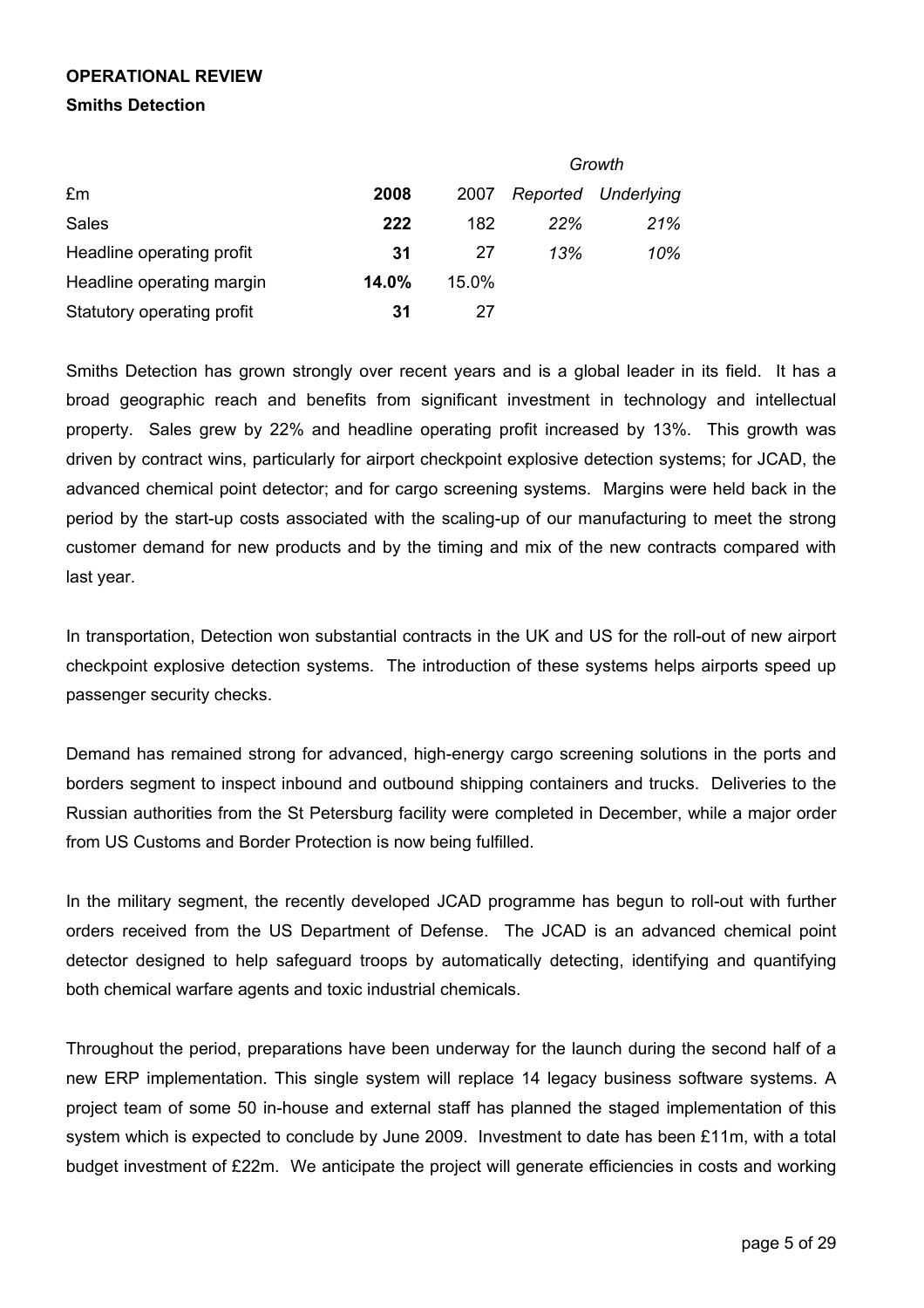capital of equivalent to between 1% and 2% of sales over the next three years and that these savings will be re-invested to grow the business.

Smiths leadership in the sector is maintained by ongoing product innovation developed by in-house R&D, government-funded research and through partnerships and licences. Company-funded R&D over the period increased by 11% to some £13m or 6% of sales. Smiths Detection actively seeks customer and government support for R&D, which totalled £4m in the period (2007: £3m).

Looking ahead, the sector is set for continued growth and Detection should benefit from its leadership position and the roll-out of new technologies. The order book is at record levels which supports a positive outlook in line with expectations for the full year.

# **Smiths Medical**

|                            |       |       | Growth   |            |  |  |
|----------------------------|-------|-------|----------|------------|--|--|
| £m                         | 2008  | 2007  | Reported | Underlying |  |  |
| <b>Sales</b>               | 346   | 347   | 0%       | 1%         |  |  |
| Headline operating profit  | 61    | 60    | 0%       | 4%         |  |  |
| Headline operating margin  | 17.5% | 17.4% |          |            |  |  |
| Statutory operating profit | 53    | 50    |          |            |  |  |

Smiths Medical focuses on three distinct therapy areas – vital care, medication delivery and safety – within the much broader medical devices market. It aims to leverage these products through a widespread and growing international sales network.

Medical reported sales and margin at broadly similar levels to last year. Growth was hampered by a weak performance in Critical Care, which faced two specific supplier problems, and adverse currency translation. In addition, Medical has continued to experience supply chain problems caused by several long-term initiatives. The simultaneous relocation of manufacturing to lower cost regions, the integration of the Medex acquisition, and the implementation of a new ERP system have all posed operational challenges. These factors combined to adversely affect relationships with major customers. A 24-month performance improvement programme has begun and a new global operations team recruited to address these issues. The implementation of a global ERP system has now restarted and this will help support the creation of an effective supply chain. The volume of unfulfilled orders with customers has been reduced in the first half but there is long way to go in rebuilding relationships with customers. Delivering this improvement programme is a key priority.

In early March, in consultation with the US Food and Drugs Administration (FDA), Medical began notifying a small proportion of people using certain ambulatory pumps, of the need for a voluntary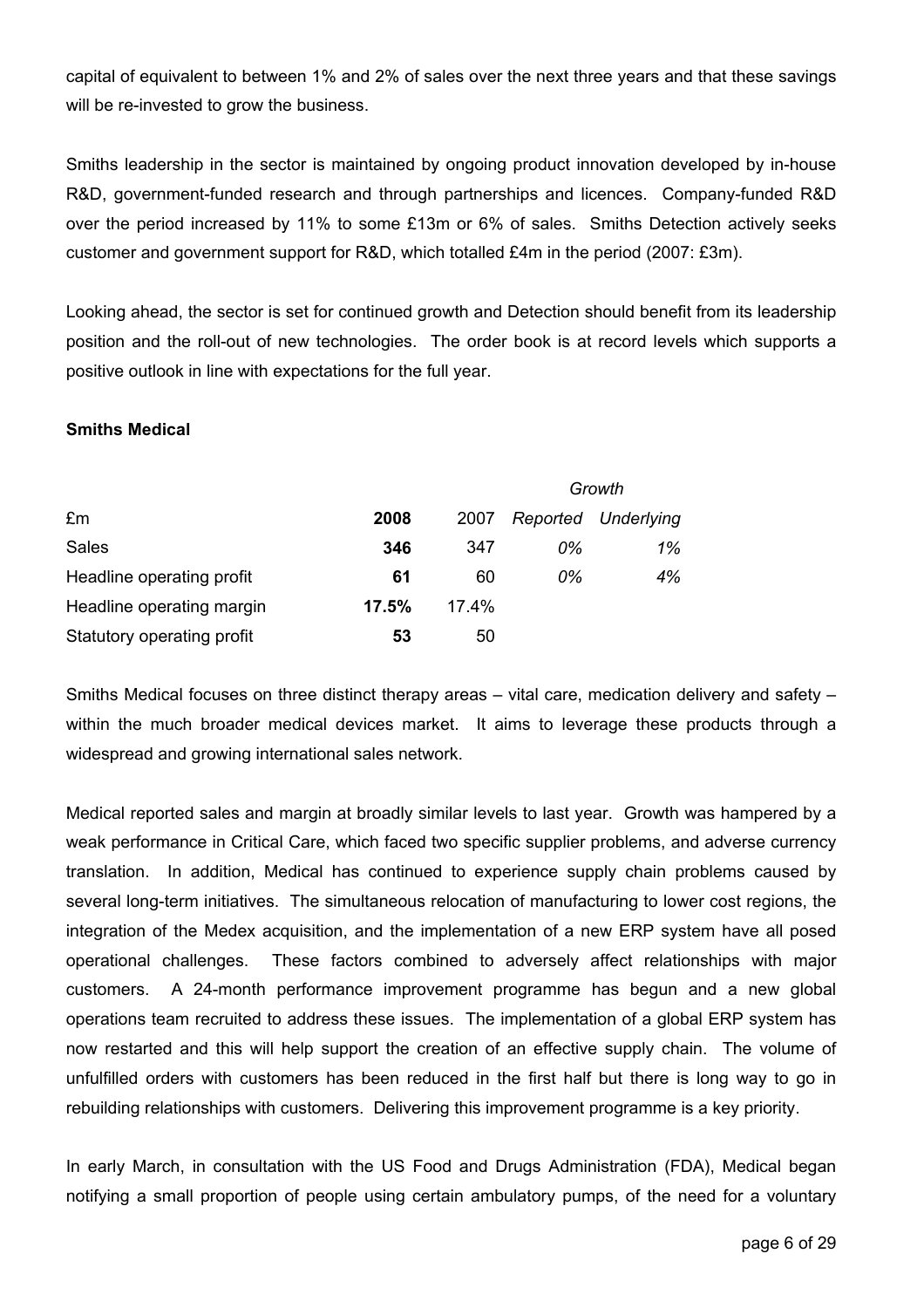recall of their equipment. Medical's internal processes had identified a fault in a component supplied by a third party and some 2,000 pumps will be replaced. The issue has been traced to a quality breach by a longstanding supplier who has taken appropriate actions to ensure future consistency.

A number of significant two- or three-year contracts were secured across the product portfolio during the period. These include a three-year Group Purchasing Organisation (GPO) contract with Premier Purchasing Partners, to supply PORT-A-CATH® implantable access systems to Premier's 1,700 hospitals and almost 50,000 other healthcare sites across the US. Since the period end, a new threeyear agreement has also been signed with MedAssets for five categories of anaesthesia products and a contract has been secured with Amerinet, for closed suction products. In addition we have agreed a ground-breaking initiative with Cardinal Health that will see co-branding of Smiths EDGE safety needles. This agreement adds a significant new potential market for this highly successful line. Over the course of the past three months, these and other GPO contracts totalling \$18m have been secured.

We have seen double digit growth, albeit from a low base, in emerging markets served via our distributors, particularly in Latin America, Russia and Saudi Arabia. Last year's investment in new infrastructure for Greater China contributed to a 31% growth in sales in that territory.

There is an ongoing focus on margin improvement through cost control and efficiencies. For example, the manufacturing rationalisation programme increased the proportion of all employees working in low-cost countries from 28% last year to 34% for this period. 61% of direct manufacturing employees are now working in Mexico, compared with 53% in the same period last year.

Total R&D investment has increased by 4%, and as a proportion of sales has increased from 3.4% to 3.6%. Looking forward, we expect this commitment to increase further. We are now focusing our investment more tightly on product areas and segments which will deliver higher growth. For example, our R&D investment in medication delivery infusion pumps is typically much higher at around 7% of sales. We plan to increase the number of new product launches by about 50% in the current year, with the aim of raising the percentage of sales from products that are less than three years old.

To support this aim, we have recently introduced an improved new product development process. Over the course of the past six months, the US Food and Drugs Administration (FDA) has issued clearance for the Saf-T Closed Blood Collection System® Devices, the dual-lumen implantable access systems (P.A.S. PORT® T2 POWER P.A.C. and PORT-A-CATH® II POWER P.A.C), the Theraheat heated humidification system and the GRIPPER® Micro Safety Needle. We have also launched this month CADD Solis™, a next generation ambulatory pump system, which features error detection software and data connectivity to hospital IT systems. A full range of EDGE safety needles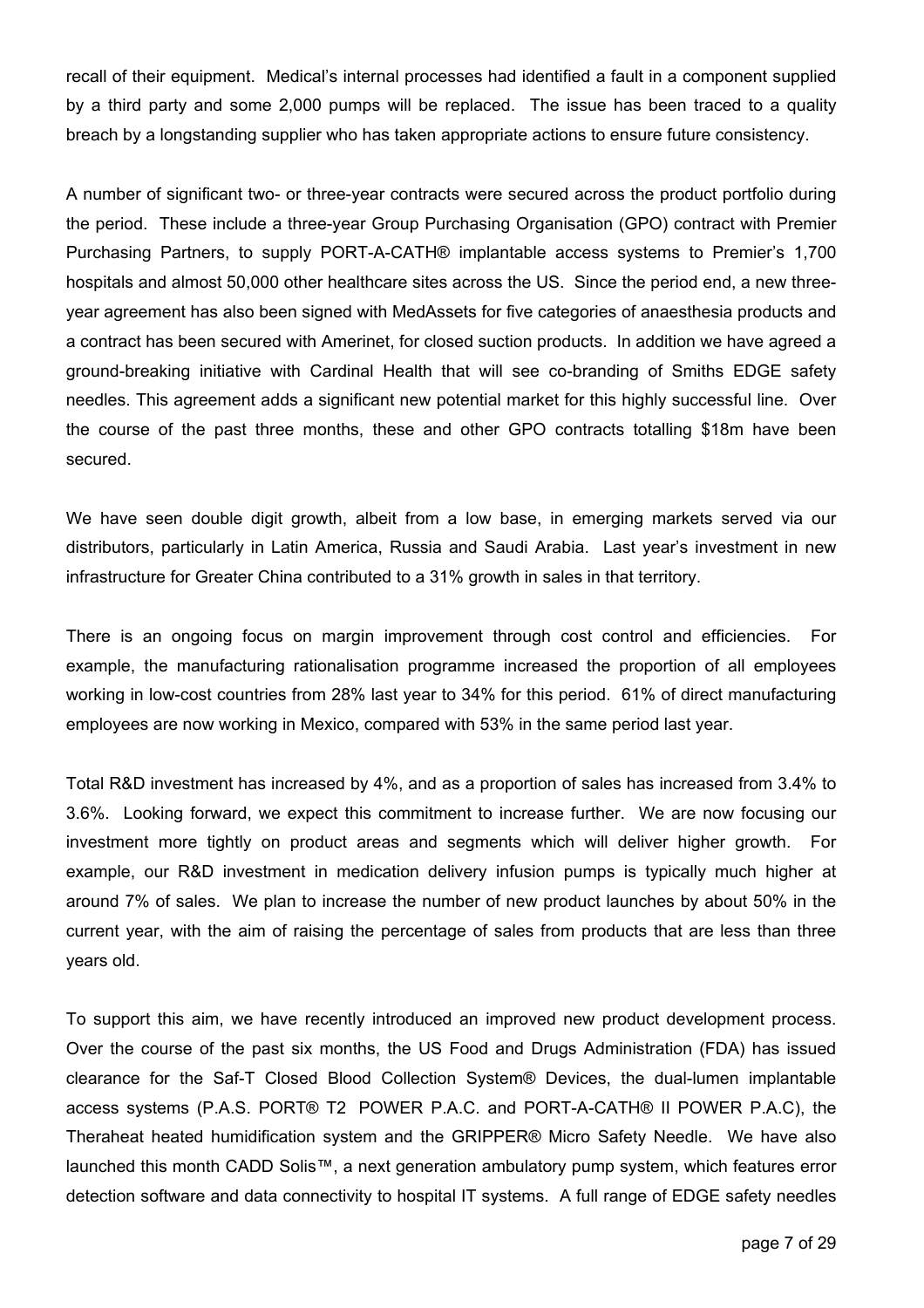has also been recently launched, together with the latest closed blood sampling product, Hemodraw, which is already winning market share in the US.

Looking ahead, the key priority for Medical is to reduce unfulfilled orders and address the issues caused by the supply chain disruption last year, while refreshing the existing customer offering through the introduction of new products. It will also focus on operating efficiencies and margin improvement while improving service to regain customers.

### **Specialty Engineering**

| £m                         |       | Growth |          |                   |  |  |
|----------------------------|-------|--------|----------|-------------------|--|--|
| <b>John Crane</b>          | 2008  | 2007   | Reported | Underlying        |  |  |
| <b>Sales</b>               | 283   | 252    | 12%      | 8%                |  |  |
| Headline operating profit  | 37    | 31     | 18%      | 8%                |  |  |
| Headline operating margin  | 13.0% | 12.4%  |          |                   |  |  |
| Statutory operating profit | 30    | 43     |          |                   |  |  |
| Specialty - Other*         |       |        |          | Growth            |  |  |
| Interconnect and Flex-Tek* | 2008  | 2007   | Reported | <b>Underlying</b> |  |  |
| Sales                      | 237   | 240    | $(2)\%$  | 7%                |  |  |
| Headline operating profit  | 30    | 29     | 1%       | 7%                |  |  |
| Headline operating margin  | 12.5% | 12.2%  |          |                   |  |  |
| Statutory operating profit | 56    | 29     |          |                   |  |  |

*\*The reported figures include three months of trading for Marine Systems and six months in the comparative period.* 

Specialty Engineering is Smiths largest division, accounting for 48% of sales. Following the disposal of Marine Systems in November, it now operates in three areas: John Crane, Interconnect and Flex-Tek. John Crane is a market leader in sealing systems and related technologies with a strong presence in the petrochemical sector. It has opportunities to increase margins, create further efficiencies and grow through bolt-on acquisitions. Interconnect, which manufactures electronic subsystems, performed well in its major markets of military and wireless communications. It has demonstrated the potential to improve margins, expand its low cost manufacturing and extend its geographic reach. Flex-Tek designs and manufactures heating and fluid movement components for the domestic appliance, aerospace and medical devices markets. It has been adversely affected by the US housing recession but has the opportunity to expand its non-construction business, reduce costs and rationalise its production sites.

### **John Crane**

page 8 of 29 John Crane grew sales by 12%, headline operating profit by 18% and margins increased by 60 basis points to 13.0%. On an underlying basis, both sales and headline operating profit rose by 8%. This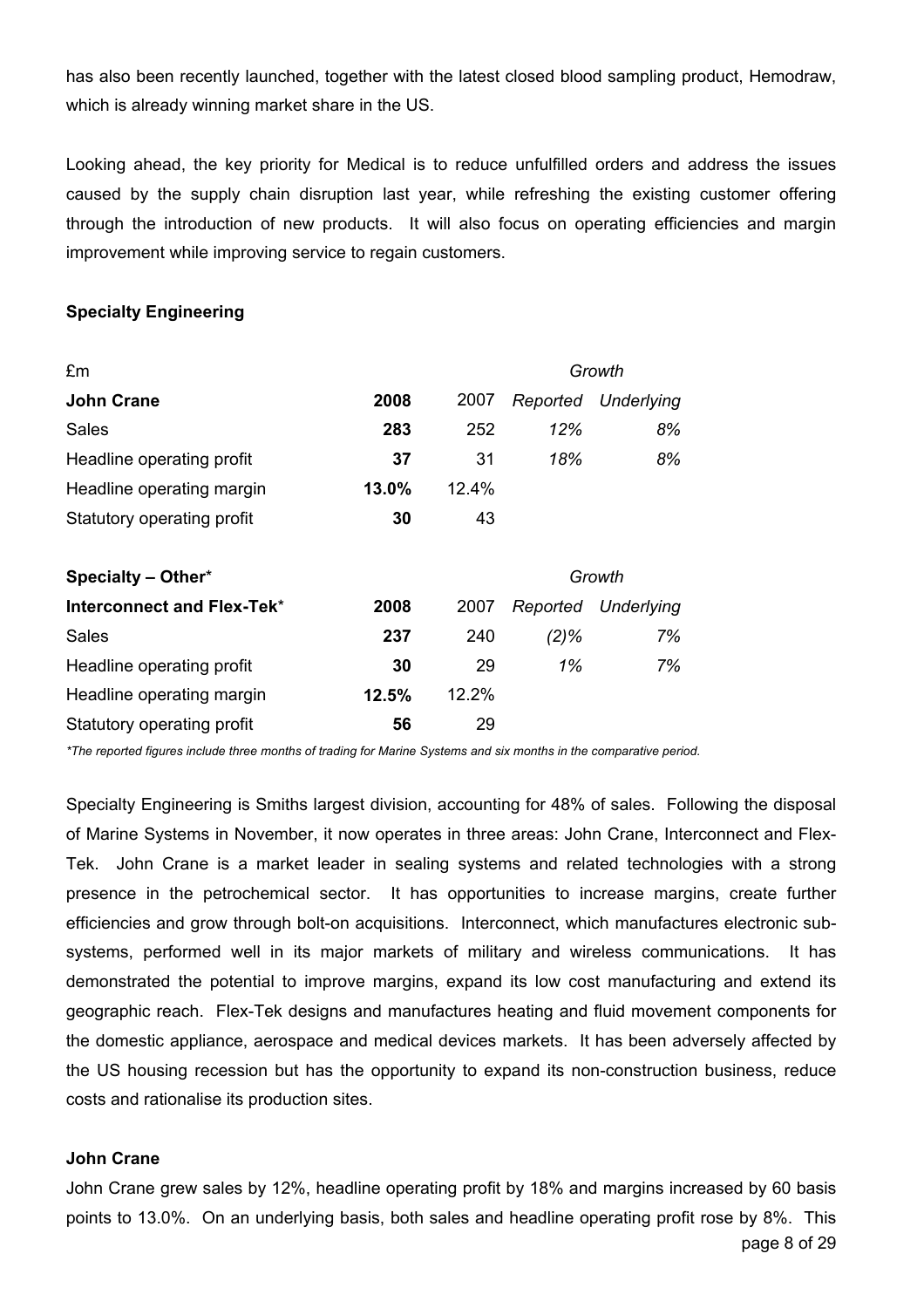growth has been driven by high levels of investment by the petrochemical industry, reflecting the strong demand for oil and gas.

John Crane's largest sector is the petrochemical industry where growth is focused in two areas. First to broaden its technological footprint by adding new product lines and services that complement John Crane's market-leading positions in mechanical seals and related sectors. Second to expand into upstream energy services which leverage its strong global service and support infrastructure.

Investments reflect this two-track strategy. For example, larger and higher pressure gas seals are now being developed for customers as a result of our investment in high-pressure test equipment at a new world-leading testing facility in Slough (UK). In addition, the acquisition of Sartorius Bearing Technology in November 2007 expands John Crane's offering into the area of rotating bearings for turbo machinery. We announced today the agreement, subject to approvals, to acquire Indufil which will add specialist filtration systems to John Crane. Indufil designs and manufactures systems for rotating equipment in the oil and gas, chemical and power sectors. It serves similar customers to John Crane and has a strong aftermarket for its products which fits well with John Crane's business model. Indufil had estimated sales of £26m in the financial year ending 31 December 2007. Acquisition of CDI Energy Services in March 2007 expanded John Crane's upstream energy services capability. The CDI service and product offering extends the reliability of artificial lift systems which pump oil from depths of more than 10,000 feet. Over the course of the last six months, John Crane has already begun to benefit from CDI's service offering being leveraged across John Crane's geographic footprint. The agreement to acquire Fiberod, announced today, will complement the CDI business. Fiberod is a world-leading manufacturer of fibre-glass sucker rods. These are used as a light-weight alternative to traditional metal rods for the artificial lift of oil and gas from the reservoir and will add to the upstream service we are now internationalising. In the financial year to 31 December 2007, it reported sales of £12m.

The growth in the petrochemical sector has increased original equipment orders to record levels. To help meet these requirements John Crane has invested over £4m worldwide to increase manufacturing capacity by over 20%.

The provision of maintenance and repair services to customers through the aftermarket represents two-thirds of John Crane's sales. The sale of original equipment for new production facilities creates subsequent aftermarket service opportunities that are delivered via John Crane's network of service centres, and the business has continued to build its global service base. Local service centres are now present in 52 countries worldwide. This capability significantly reduces downtime for customers by avoiding seals being shipped over long distances for repair. Current developments are focused on key growth markets. For example, in Saudi Arabia we are building a new service, sales and manufacturing facility in Dammam. This new facility has an upgraded gas seals test capability and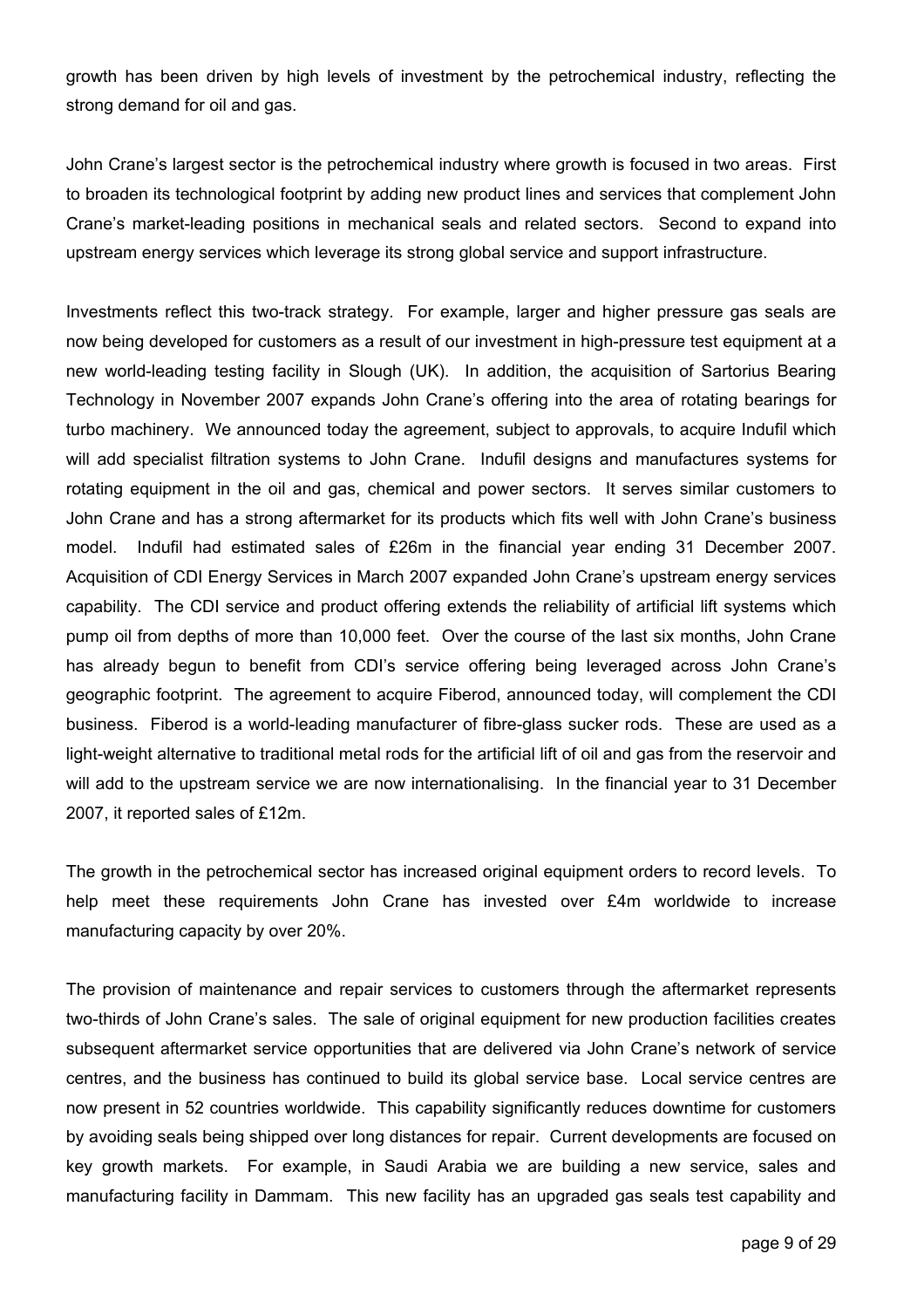adds significant service capacity in an area where extensive investment is planned by the petrochemical industry over the next 10 years.

Another growth opportunity is China where construction began in August 2007 on a new facility in Tianjin. This will support further growth as well as enable the relocation and consolidation of two existing businesses to a single site. This new facility will accommodate sophisticated manufacturing, including assembly testing and enhanced product development, as well as providing a sales and service centre for the domestic Chinese market.

Looking ahead, sustained growth in demand for oil and gas is likely to continue to drive investment by petrochemical companies and original equipment manufacturers into new technology and facilities. John Crane is building on its strong position to support this demand in the future.

## *Specialty – Other*

Specialty – Other comprises Interconnect and Flex-Tek. Interconnect recorded double-digit growth in sales and profit, while at Flex-Tek a good performance in sales of components and services for commercial and military aircraft helped offset the impact of the substantial decline in the US residential construction market. A third business element, Marine, was disposed of after three months of trading in this financial year. The reported results for Specialty – Other include the three months of trading in the current period and the whole six months in the prior period. The underlying performance adjusts for the impact of this disposal and currency translation. Sales for Specialty– Other fell by 2% and headline operating profit rose by 1%. Operating margin increased by 30 basis points to 12.5%.

### **Interconnect**

Smiths Interconnect delivered strong sales and profit growth with increased margin. Performance in the period was enhanced by sales of lightning and surge protection solutions supplied to major US 4G wireless broadband providers for mobile internet access. A development contract was secured for Interconnect's next generation Satellite Communications On The Move (SOTM) antenna systems, which deliver effective mobile communications for the armed forces in areas of conflict.

Interconnect has seen good progress from a number of important military programmes that will continue for some years. These include three-frequency band data link (MDAS) to support multiple unmanned aircraft systems; the Multi-Function Radio Frequency System (MFRFS) that can detect and track a full spectrum of threats to current and future ground vehicles; and the Warfighter Information Network-Tactical (WIN-T) the US army system for reliable, secure and seamless high bandwidth communications.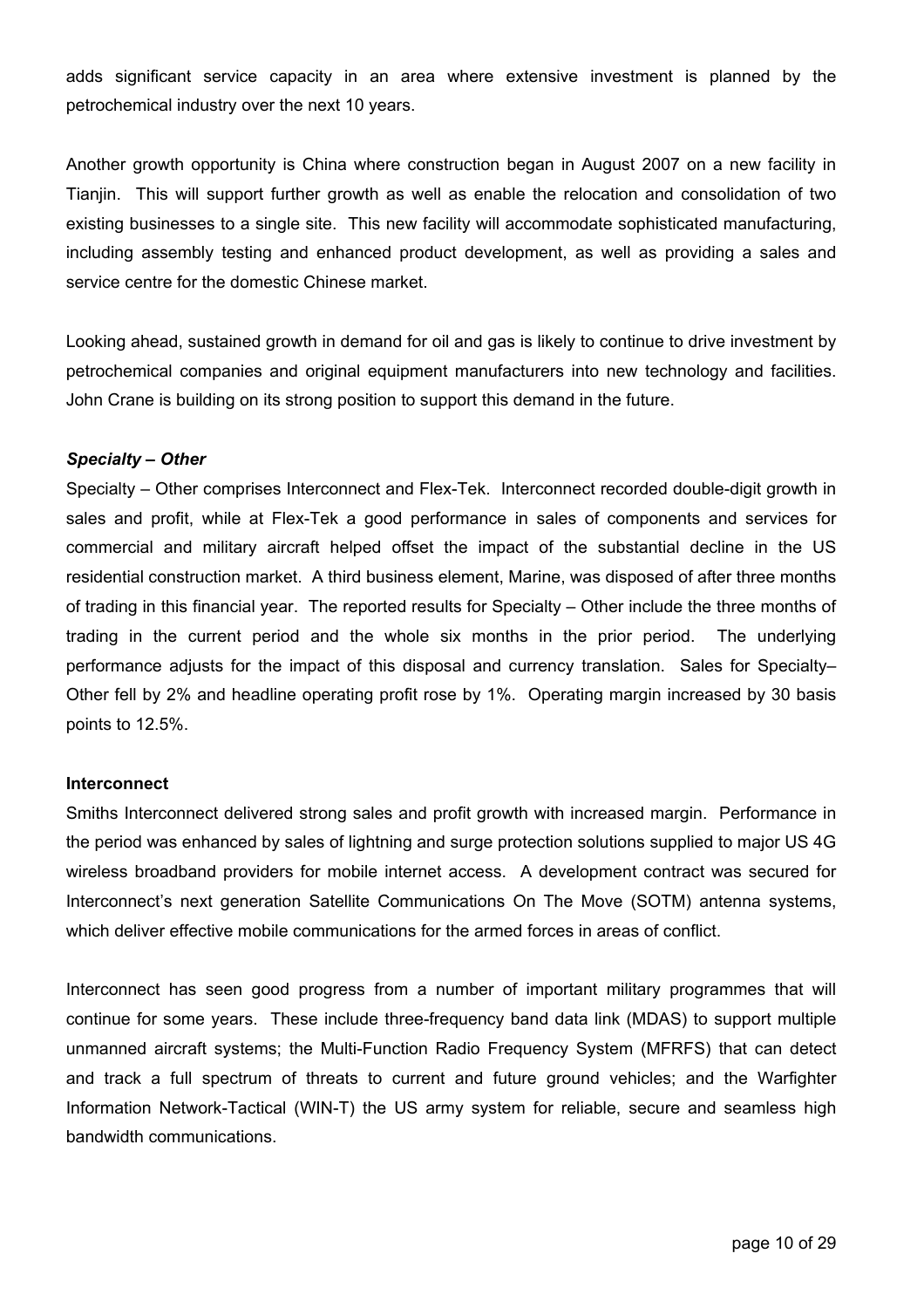Interconnect is seeking opportunities, where appropriate, to bring its manufacturing together in lowercost environments and progress on this continued in the half year. Manufacturing in Mexico and Tunisia has risen significantly while manufacturing in China and Costa Rica continues to play an important role.

There are good opportunities for Interconnect to grow – particularly in Asia Pacific – and it operates in an industry with scope for bolt-on acquisitions. Looking ahead, Interconnect's markets remain robust and good opportunities are expected over the next six months.

### **Flex-Tek**

Flex-Tek's sales remained flat while profit declined. Sales of fluid distribution components and services for commercial and military aircraft helped to offset the impact of the decline in the US residential construction market. Illustrating this, Flex-Tek announced today an \$18m contract for the provision of flexible and rigid fuel and hydraulic hoses on the Boeing 787 Dreamliner.

During the period, Flex-Tek completed the reorganisation of its tubular systems business with a relocation and consolidation of manufacturing in Tennessee. This project will cut costs and improve customer service.

Flex-Tek is facing continued uncertainty in the US residential construction market. The challenge is to reduce costs and position this business to deliver future value when its main markets improve.

## **FINANCIAL REVIEW**

### **Cash-flow and net debt**

Operating cash-flow from continuing operations (before the cash impact of exceptional items and special pension payments and after capital expenditure) totalled £99m, representing 63% of headline operating profit, and reflects investment in capital projects and increased working capital to support business growth. The working capital investment was particularly driven by the timing and nature of contracts in Smiths Detection and John Crane.

On a statutory basis, net cash inflow from continuing operations was £64m. Cash expenditure on exceptional items was £14m. The company made special pension contributions of £7m. Free cashflow from continuing operations (after interest and tax but before acquisitions and dividends) was £26m.

Net debt at the period end was £675m, up from £590m at the start of the fiscal year. The net debt at both period ends is stated after taking account of accrued interest and the fair value of swapped debt,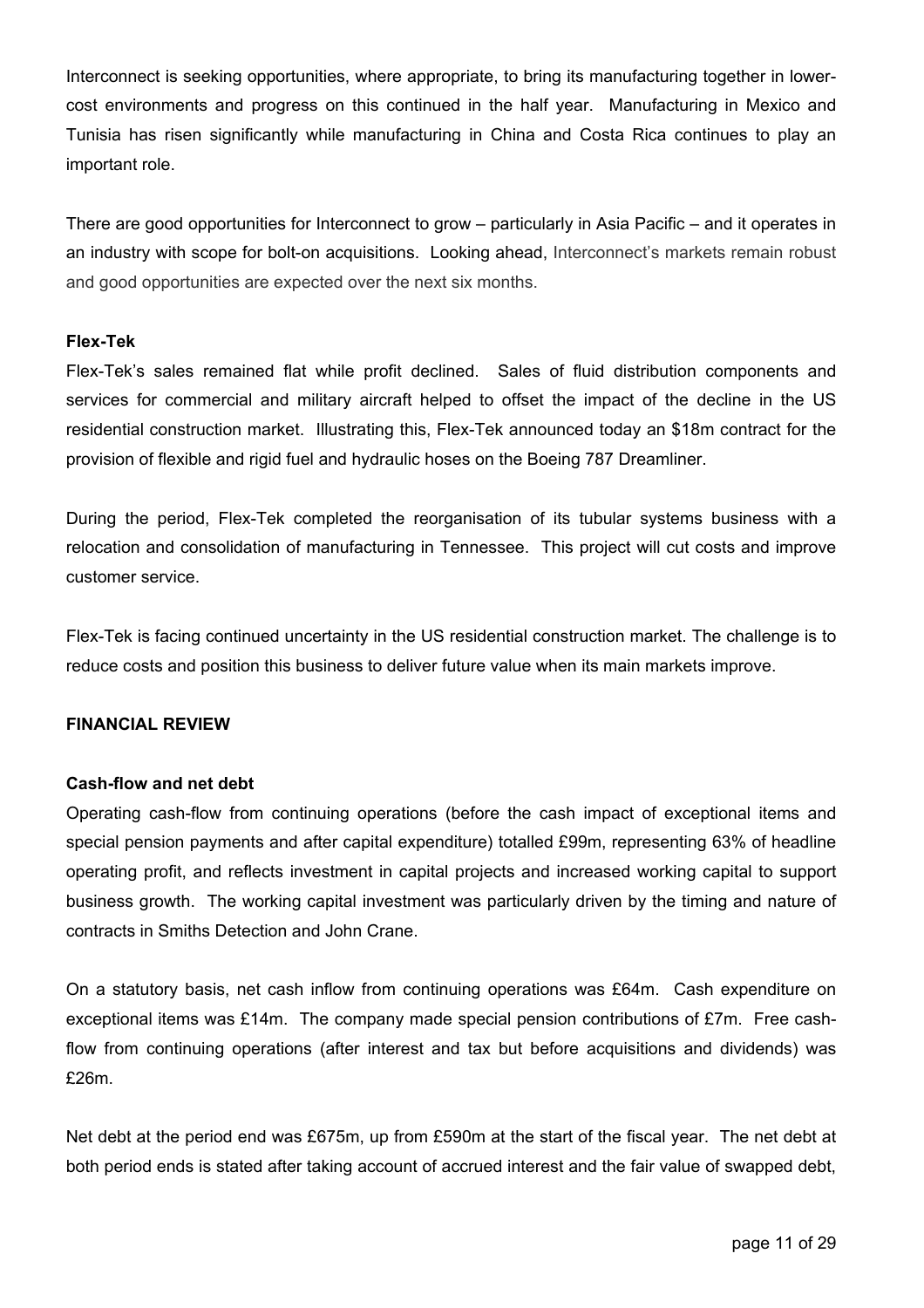in line with the requirements of IFRS. During the period, the company invested £19m on acquisitions and received £37m from disposals.

## **Acquisitions and disposals**

Smiths made a number of acquisitions and disposals in the period to improve the business mix of its continuing activities. In November, Sartorius Bearing Technology, a leading provider of high performance rotating equipment for the oil and gas industry, was acquired for  $\epsilon$ 20m. In November, Smiths sold its Marine Systems business for £44m, after a working capital adjustment. In December, Smiths acquired the majority ownership of the John Crane business in Japan for a consideration of £4m, increasing its ownership share from 49% to 70%. After the period end, the Heating Element Division of Fast Heat was acquired for \$18m: it manufactures a wide range of specialty heating elements for HVAC, industrial and medical applications. We announced today that agreements have been signed to acquire Indufil BV and Fiber Composite Company Inc., both of which are subject to approvals

# **Research & development**

Company-funded R&D in this period was £34m (2007: £34m). This represents an average across the three divisions of 3% of sales, with Medical and Detection above that level and Specialty Engineering below it. Of the total, £26m was charged against profit and the balance capitalised. The company is currently carrying £46m of capitalised development costs, which are amortised over timescales of typically 3–5 years.

## **Productivity**

The company made further efficiency gains in this period, with higher input costs, including raw materials and payroll costs, more than offset by restructuring, pricing and the benefits of establishing production by a growing number of Smiths businesses in low-cost countries, including Mexico, India and China. Average employment in the continuing activities was 22,000 (2007: 22,000) during the half year. The US remains the company's largest market, accounting for 46% of sales by origin and 58% of headline operating profit.

In all three divisions, the Group has ongoing projects focused on business systems efficiency. ERP projects are underway in Detection, Medical and John Crane. The successful completion of these new ERP systems over the coming years will help to enhance margins and improve service quality.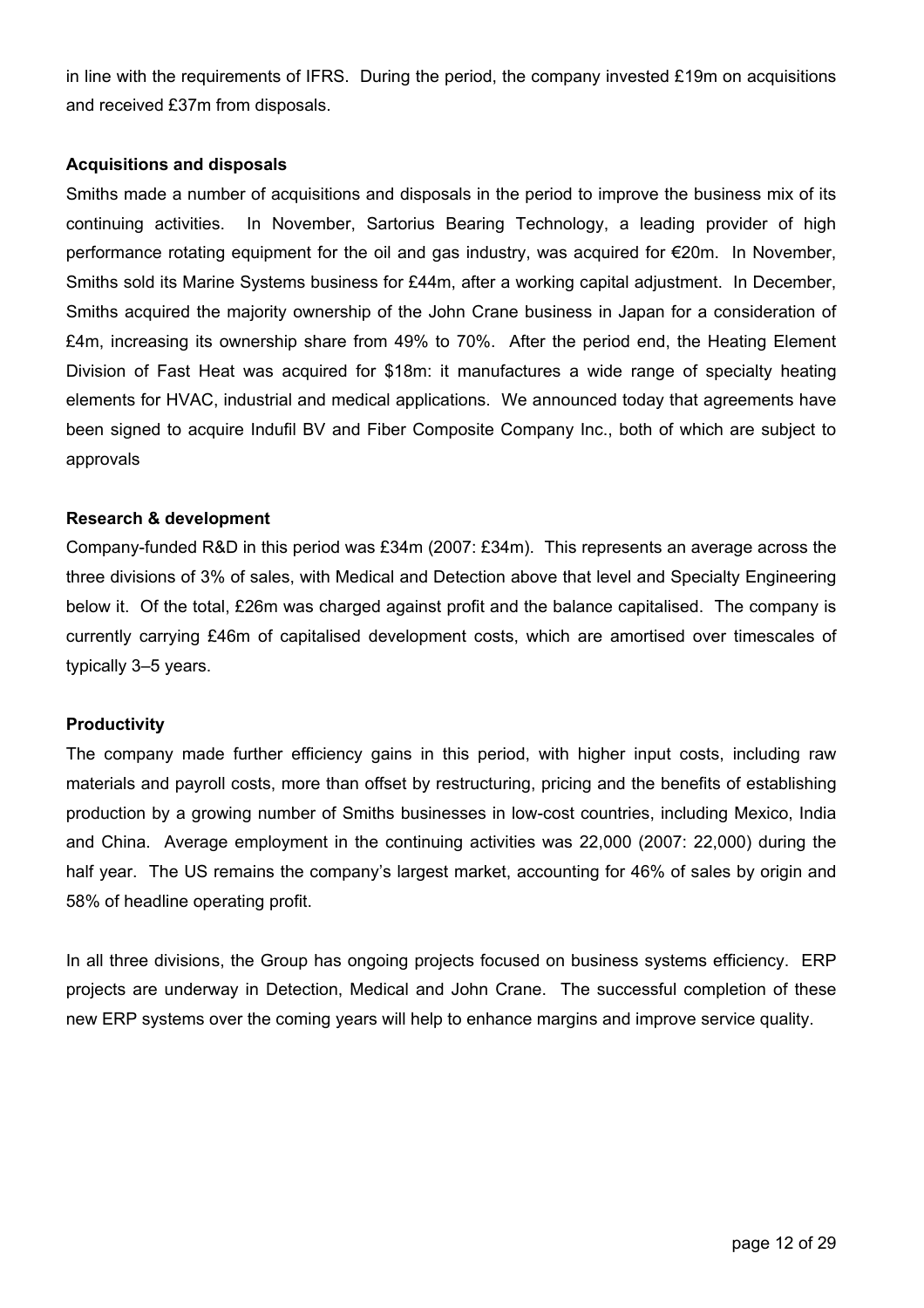# **Retirement benefits**

The balance sheet continues to reflect a net surplus in retirement benefit plans despite the economic turbulence in the global financial sectors. The funded schemes show a surplus of £242m, compared to £297m at July 2007.

### **Risks and uncertainties**

The principal risks and uncertainties affecting the business activities of the Group remain those identified on pages 17 and 18 of the Report and Accounts for the year ended 31 July 2007, a copy of which is available at the Company's website at www.smiths.com. In the view of the Board, these properly reflect the uncertainties in respect of the remaining six months of the year.

### **B share repurchase**

The Company expects to advise holders of B shares shortly of arrangements for their shares to be repurchased at 365p per share.

*Copies of the Interim Report and Accounts will be sent to shareholders who have requested copies, and will be available on the website and at the company's registered office, 765 Finchley Road, London NW11 8DS.* 

-o-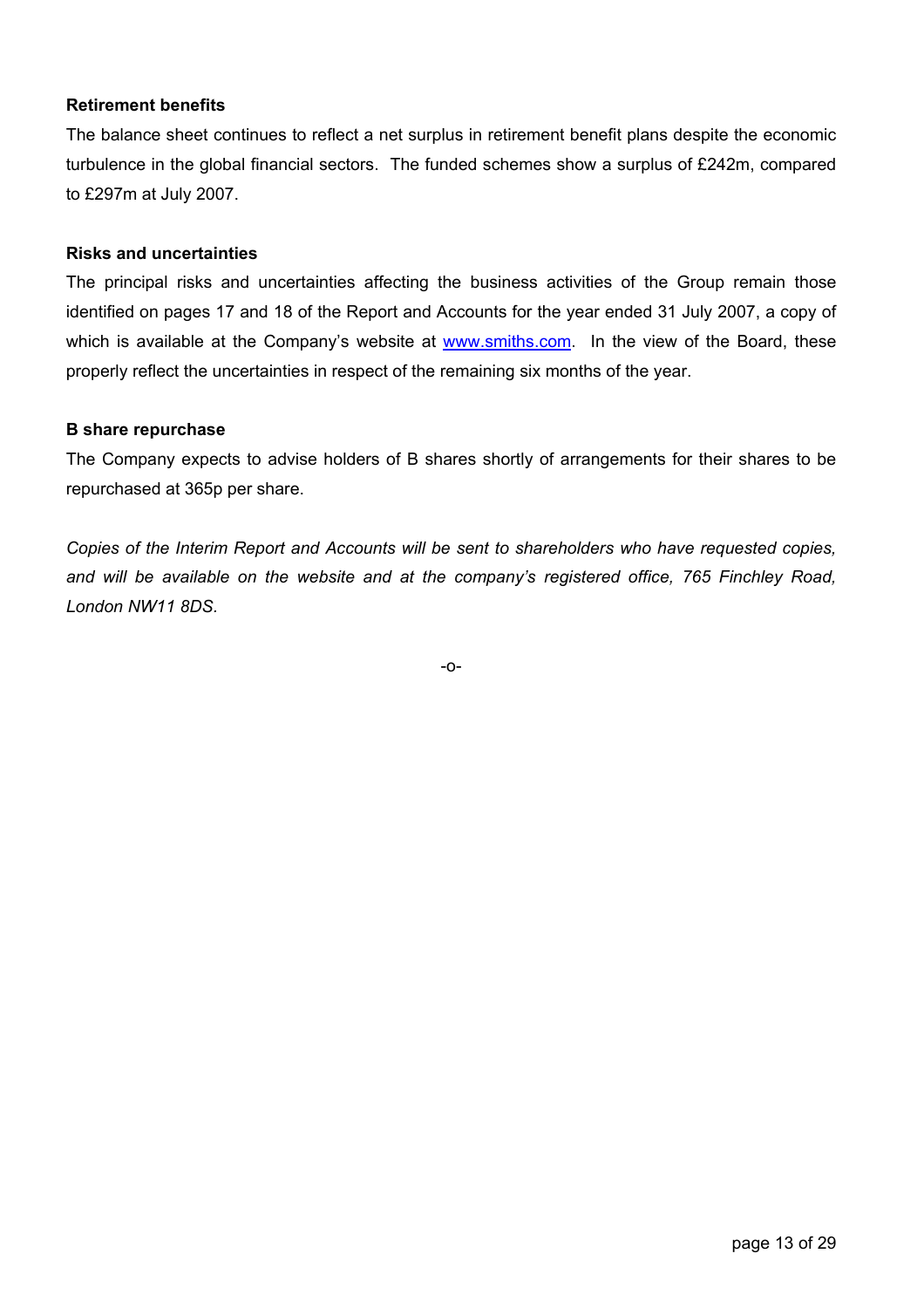# **Consolidated income statement (unaudited)**

|                                                                                 | Period ended   |            |            | Period ended Period ended |
|---------------------------------------------------------------------------------|----------------|------------|------------|---------------------------|
|                                                                                 |                | 2 February | 3 February | 31 July                   |
|                                                                                 |                | 2008       | 2007       | 2007                      |
|                                                                                 | Notes          | £m         | £m         | £m                        |
|                                                                                 |                |            |            |                           |
| <b>Continuing operations</b>                                                    |                |            |            |                           |
| Revenue                                                                         | 2              | 1,087.8    | 1,021.2    | 2,160.9                   |
| Cost of sales                                                                   |                | (595.9)    | (544.0)    | (1, 159.1)                |
|                                                                                 |                |            |            |                           |
| Gross profit                                                                    |                | 491.9      | 477.2      | 1,001.8                   |
| Sales and distribution costs                                                    |                | (151.9)    | (155.7)    | (311.5)                   |
| Administrative expenses                                                         |                |            |            |                           |
| normal activities                                                               |                | (191.5)    | (185.2)    | (394.2)                   |
| provision for John Crane, Inc. litigation                                       | 4              | (5.7)      | (44.3)     | (100.7)                   |
| Other operating income                                                          |                |            | 42.9       | 66.9                      |
| Profit/(loss) on disposal of businesses                                         |                | 27.0       | 14.5       | (5.2)                     |
|                                                                                 |                |            |            |                           |
| <b>Operating profit</b>                                                         | $\overline{c}$ | 169.8      | 149.4      | 257.1                     |
| Interest receivable                                                             |                | 5.7        | 3.3        | 21.4                      |
| Interest payable                                                                |                | (25.5)     | (32.8)     | (57.8)                    |
| Other financing gains/(losses)                                                  | 3              | (5.2)      | 1.1        | 2.1                       |
| Other finance income - retirement benefits                                      |                | 20.6       | 16.0       | 33.7                      |
| Finance costs                                                                   |                | (4.4)      | (12.4)     | (0.6)                     |
| Share of post-tax loss of associates                                            |                |            | (0.7)      | (0.5)                     |
| <b>Profit before taxation</b>                                                   |                | 165.4      | 136.3      | 256.0                     |
|                                                                                 |                |            |            |                           |
| Comprising                                                                      |                |            |            |                           |
| headline profit before taxation                                                 | 3              | 158.9      | 134.0      | 344.4                     |
| exceptional items                                                               | 4              |            |            |                           |
| profit/(loss) on disposal of businesses                                         |                | 27.0       | 14.5       | (5.2)                     |
| commutation of insurance policies                                               |                |            | 42.9       | 42.9                      |
| provision for John Crane, Inc. litigation<br>$\overline{\phantom{a}}$           | 4              | (8.2)      | (44.3)     | (100.7)                   |
| other<br>$\blacksquare$                                                         |                | (2.4)      | (5.0)      | (35.2)                    |
| amortisation of acquired intangible assets                                      |                | (7.2)      | (7.0)      | (14.8)                    |
| other financing gains/(losses)                                                  | 3              | (2.7)      | 1.2        | 0.6                       |
| profit on sale of financial asset                                               |                |            |            | 24.0                      |
|                                                                                 |                | 165.4      | 136.3      | 256.0                     |
| Taxation                                                                        |                | (32.5)     | (30.4)     | (53.1)                    |
|                                                                                 |                |            |            |                           |
| Profit after taxation - continuing operations                                   |                | 132.9      | 105.9      | 202.9                     |
| Profit after taxation - discontinued operations                                 | 6              | 8.5        | 43.1       | 1,525.2                   |
| Profit for the period                                                           |                | 141.4      | 149.0      | 1,728.1                   |
| Profit for the period attributable to equity shareholders of the Parent Company |                | 141.4      | 149.0      | 1,728.1                   |
|                                                                                 |                |            |            |                           |
| <b>Earnings per share</b>                                                       | 8              |            |            |                           |
| Basic                                                                           |                | 36.5p      | 26.2p      | 314.7p                    |
| Basic - continuing operations                                                   |                | 34.3p      | 18.6p      | 36.9p                     |
| Diluted                                                                         |                | 36.0p      | 26.1p      | 310.3p                    |
| Diluted - continuing operations                                                 |                | 33.8p      | 18.5p      | 36.4p                     |
|                                                                                 |                |            |            |                           |
| Dividends per share (declared)                                                  |                |            |            |                           |
| interim                                                                         |                | 10.5p      | 10.5p      | 10.5p                     |
| final                                                                           |                |            |            | 23.5p                     |
|                                                                                 |                |            |            |                           |
|                                                                                 |                | 10.5p      | 10.5p      | 34.0p                     |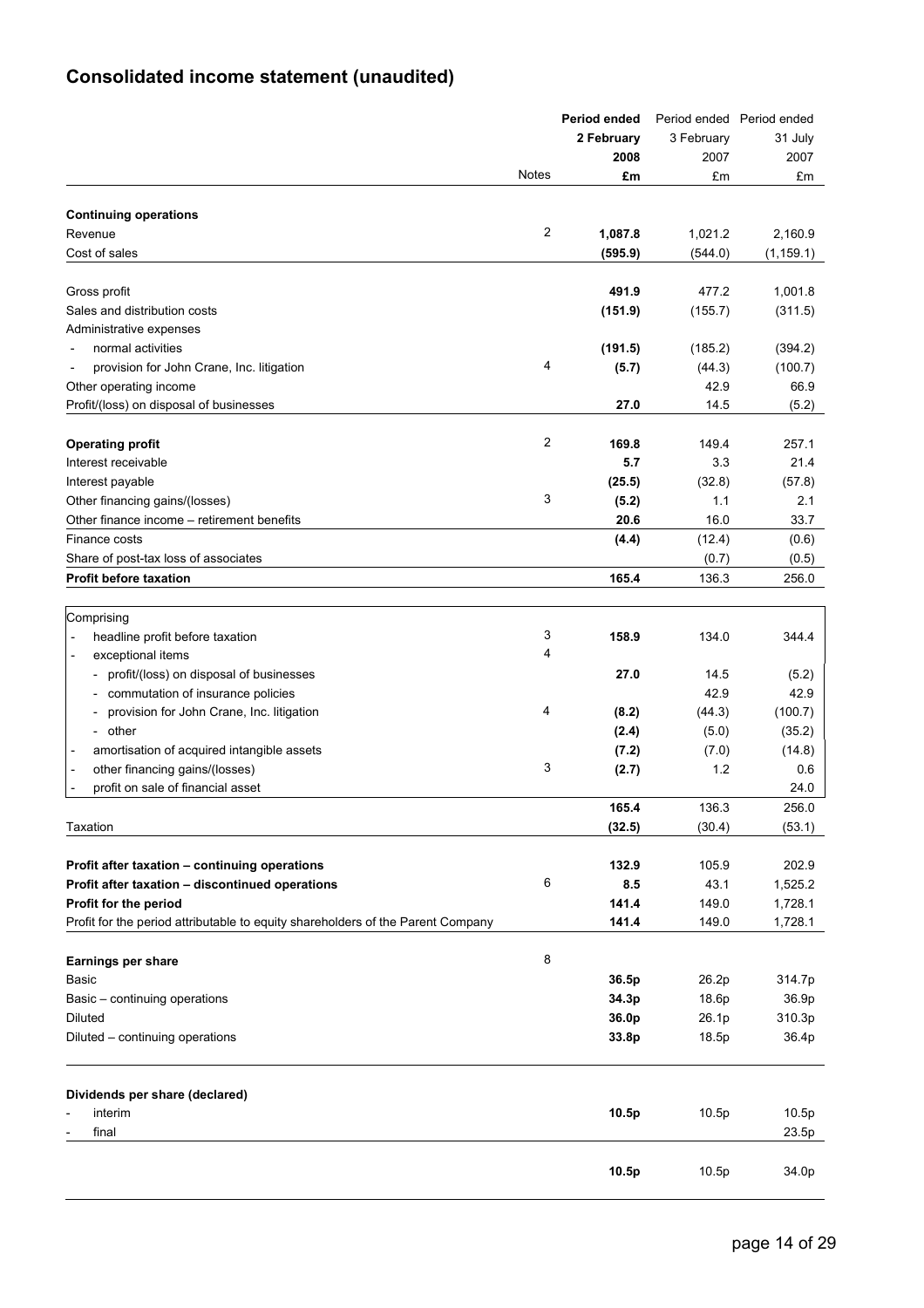# **Consolidated statement of recognised income and expense (unaudited)**

|                                                                    | <b>Period ended</b><br>2 February<br>2008 | Period ended<br>3 February<br>2007 | Period ended<br>31 July<br>2007 |
|--------------------------------------------------------------------|-------------------------------------------|------------------------------------|---------------------------------|
|                                                                    | £m                                        | £m                                 | £m                              |
|                                                                    |                                           |                                    |                                 |
| Exchange gain/(loss)                                               | 78.7                                      | (51.1)                             | (72.2)                          |
| Cumulative exchange losses recycled on disposals                   |                                           |                                    | 49.2                            |
| Fair value gain on acquisition of former associate                 | 0.2                                       |                                    |                                 |
| Taxation recognised on exchange losses                             |                                           |                                    |                                 |
| current                                                            |                                           |                                    | 2.4                             |
| Taxation recognised on share-based payment                         |                                           |                                    |                                 |
| current                                                            |                                           |                                    | 10.3                            |
| deferred<br>$\overline{\phantom{a}}$                               | (3.6)                                     | 2.7                                | (9.4)                           |
| Actuarial (losses)/gains on retirement benefits                    | (88.2)                                    | 17.5                               | 70.3                            |
| Taxation recognised on actuarial (losses)/gains - deferred         | 26.9                                      | (5.8)                              | (30.1)                          |
| Fair value (losses)/gains:                                         |                                           |                                    |                                 |
| on cash-flow hedges                                                | (2.2)                                     | 7.2                                | (11.9)                          |
| on net investment hedges<br>$\overline{a}$                         | (40.1)                                    | 13.4                               | 8.2                             |
|                                                                    |                                           |                                    |                                 |
| Net (cost)/income recognised directly in equity                    | (28.3)                                    | (16.1)                             | 16.8                            |
| Profit for the period                                              | 141.4                                     | 149.0                              | 1,728.1                         |
| Total recognised income and expense for the period attributable to |                                           |                                    |                                 |
| equity shareholders of Smiths Group plc                            | 113.1                                     | 132.9                              | 1,744.9                         |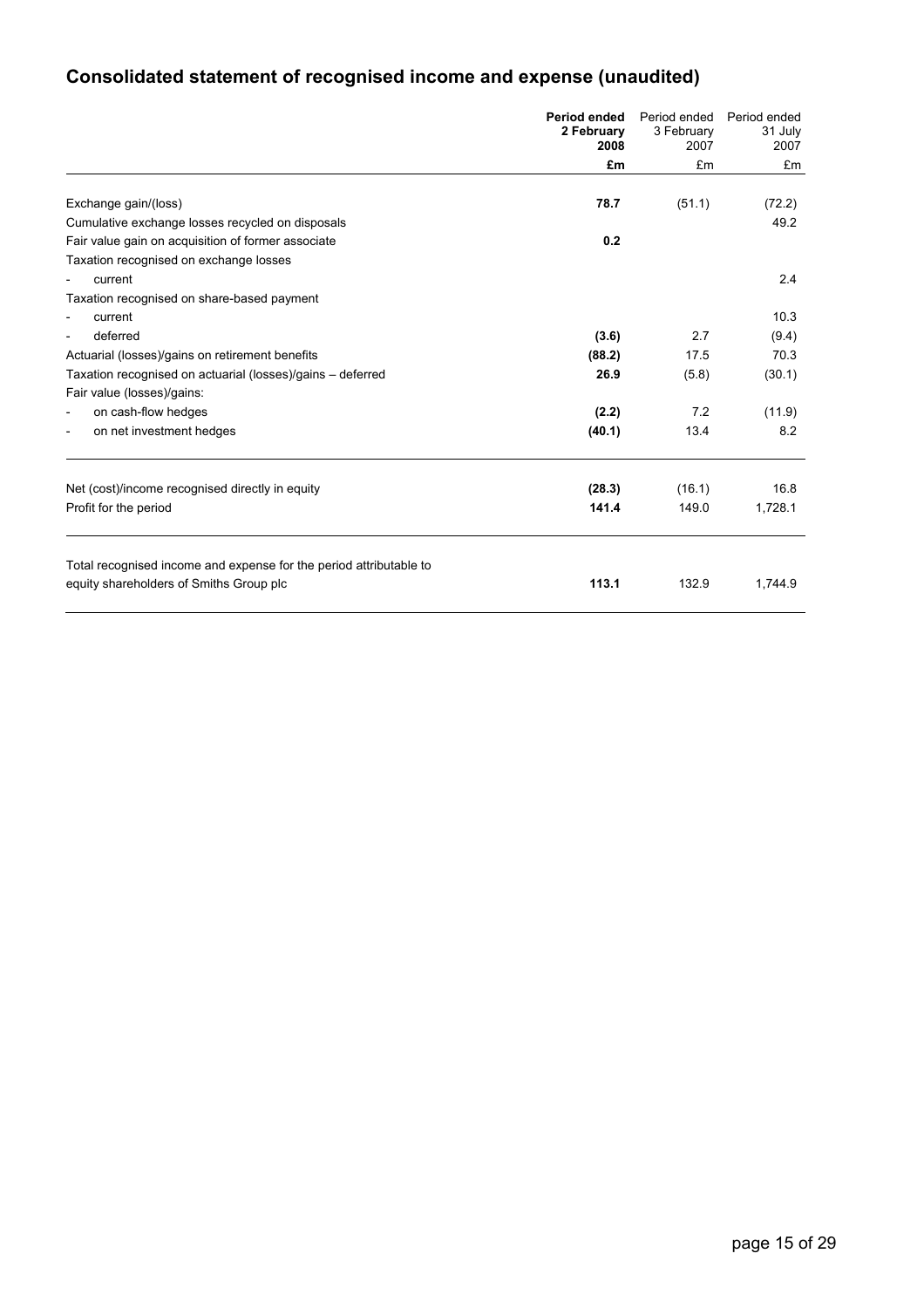# **Consolidated balance sheet (unaudited)**

|                                                   | <b>Notes</b> | 2 February<br>2008   | 3 February<br>2007  | 31 July<br>2007     |
|---------------------------------------------------|--------------|----------------------|---------------------|---------------------|
|                                                   |              | £m                   | £m                  | £m                  |
| <b>Non-current assets</b>                         |              |                      |                     |                     |
| Intangible assets                                 | 12           | 1,100.5              | 1,018.9             | 1,021.3             |
| Property, plant and equipment                     | 13           | 283.8                | 289.2               | 260.9               |
| Investments accounted for using the equity method |              | 10.3                 | 12.8                | 12.0                |
| Financial assets - other investments              |              | 0.2                  | 0.7                 | 0.7                 |
| Retirement benefit assets                         | 9            | 306.6                | 179.2               | 333.7               |
| Deferred tax assets                               |              | 135.6                | 94.8                | 94.0                |
| Trade and other receivables                       |              | 17.3                 | 10.1                | 14.7                |
| <b>Financial derivatives</b>                      |              | 3.7                  | 0.1                 | 0.4                 |
| <b>Current assets</b>                             |              | 1,858.0              | 1,605.8             | 1,737.7             |
| Inventories                                       |              |                      |                     |                     |
| Trade and other receivables                       |              | 382.2<br>496.5       | 319.8<br>465.4      | 319.7<br>489.8      |
| Cash and cash equivalents                         | 14           |                      |                     |                     |
| <b>Financial derivatives</b>                      |              | 142.6                | 274.1               | 186.2               |
|                                                   |              | 6.8                  | 16.4                | 13.5                |
|                                                   |              | 1,028.1              | 1,075.7             | 1,009.2             |
| Assets of businesses held for sale                |              |                      | 1,316.6             | 31.3                |
| <b>Total assets</b>                               |              | 2,886.1              | 3,998.1             | 2,778.2             |
| <b>Non-current liabilities</b>                    |              |                      |                     |                     |
| Financial liabilities:                            |              |                      |                     |                     |
| borrowings                                        | 14           | (639.9)              | (897.6)             | (567.1)             |
| financial derivatives                             |              | (0.2)                | (3.3)               | (2.5)               |
| Provisions for liabilities and charges            | 15           | (166.7)              | (57.2)              | (143.4)             |
| Retirement benefit obligations                    | 9            | (184.9)              | (173.1)             | (150.1)             |
| Deferred tax liabilities                          |              |                      |                     |                     |
| Trade and other payables                          |              | (130.3)              | (48.7)              | (118.0)             |
|                                                   |              | (23.0)<br>(1, 145.0) | (34.1)<br>(1,214.0) | (22.5)<br>(1,003.6) |
| <b>Current liabilities</b>                        |              |                      |                     |                     |
| Financial liabilities:                            |              |                      |                     |                     |
| borrowings                                        | 14           | (177.6)              | (328.3)             | (212.1)             |
| financial derivatives                             |              | (29.7)               | (12.3)              | (2.8)               |
| Provisions for liabilities and charges            | 15           | (88.0)               | (60.1)              | (90.1)              |
| Trade and other payables                          |              | (375.8)              | (385.5)             | (412.6)             |
| Current tax payable                               |              | (139.1)              | (130.9)             | (137.5)             |
|                                                   |              | (810.2)              | (917.1)             | (855.1)             |
| Liabilities of businesses held for sale           |              |                      | (449.3)             | (16.2)              |
| <b>Total liabilities</b>                          |              | (1, 955.2)           | (2,580.4)           | (1,874.9)           |
|                                                   |              |                      |                     |                     |
| <b>Net assets</b>                                 |              | 930.9                | 1,417.7             | 903.3               |
| Shareholders' equity                              |              |                      |                     |                     |
| Share capital                                     |              | 145.5                | 143.3               | 144.6               |
| Share premium account                             |              | 302.9                | 265.6               | 289.0               |
| Capital redemption reserve                        |              | 5.7                  |                     | 5.7                 |
| <b>Revaluation reserve</b>                        |              | 1.7                  | 1.7                 | 1.7                 |
| Merger reserve                                    |              | 234.8                | 234.8               | 234.8               |
|                                                   |              | 261.7                | 725.2               | 208.9               |
| Retained earnings                                 |              |                      |                     |                     |
| Hedge reserve                                     |              | (23.5)               | 47.1                | 18.6                |
| Total shareholders' equity                        | 17           | 928.8                | 1,417.7             | 903.3               |
| Minority interest equity                          |              | 2.1                  |                     |                     |
|                                                   |              |                      |                     |                     |
| <b>Total equity</b>                               |              | 930.9                | 1,417.7             | 903.3               |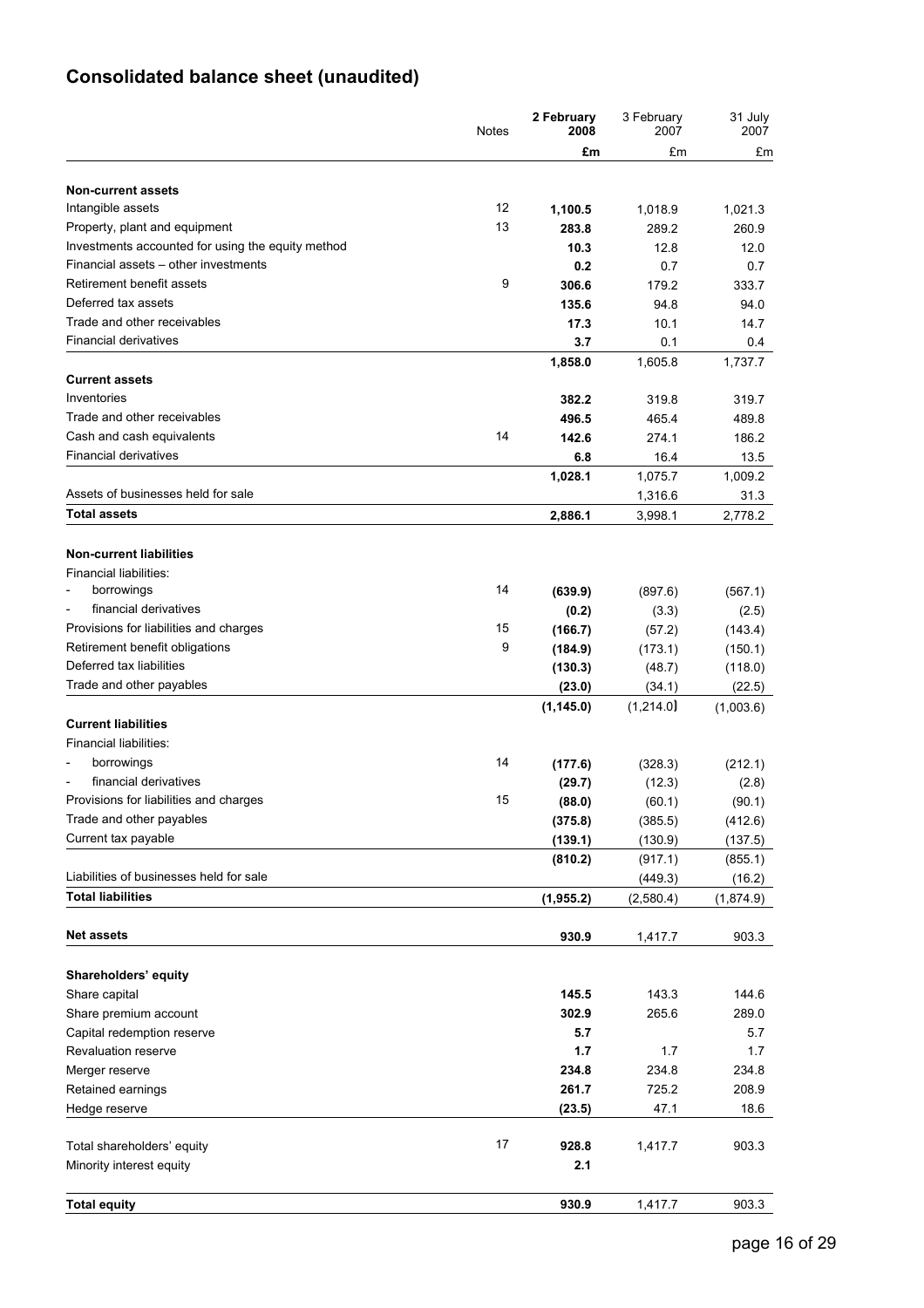# **Consolidated cash-flow statement (unaudited)**

|                                                             | <b>Notes</b> | Period ended<br>2 February<br>2008 | Period ended<br>3 February<br>2007 | Period ended<br>31 July<br>2007 |
|-------------------------------------------------------------|--------------|------------------------------------|------------------------------------|---------------------------------|
|                                                             |              | £m                                 | £m                                 | £m                              |
|                                                             |              |                                    |                                    |                                 |
| Net cash inflow from operating activities                   | 18           | 64.3                               | 190.5                              | 246.0                           |
| Cash-flows from investing activities                        |              |                                    |                                    |                                 |
| Expenditure on capitalised development                      |              | (8.4)                              | (52.8)                             | (87.4)                          |
| Expenditure on other intangible assets                      |              | (7.4)                              | (16.6)                             | (29.6)                          |
| Purchases of property, plant and equipment                  |              | (25.9)                             | (51.1)                             | (118.3)                         |
| Disposal of property, plant and equipment                   |              | 2.0                                | 1.4                                | 25.6                            |
| Proceeds from sale of/(additions to) financial assets       |              | 1.0                                | (0.3)                              | 15.0                            |
| Acquisition of businesses                                   |              | (18.8)                             | (14.7)                             | (34.9)                          |
| Disposal of Aerospace                                       |              | (5.1)                              |                                    | 2,495.0                         |
| Disposals of businesses                                     |              | 42.2                               | 11.2                               | 9.1                             |
| Net cash-flow used in investing activities                  |              | (20.4)                             | (122.9)                            | 2,274.5                         |
| <b>Cash-flows from financing activities</b>                 |              |                                    |                                    |                                 |
| Proceeds from issue of ordinary share capital               |              | 17.3                               | 22.3                               | 77.7                            |
| Purchase of own shares                                      |              | (20.7)                             |                                    | (7.0)                           |
| Dividends paid to equity shareholders                       |              | (90.8)                             | (122.3)                            | (182.4)                         |
| Cash paid to shareholders under B share scheme              |              |                                    |                                    | (2,090.9)                       |
| Increase in new borrowings                                  |              | 99.3                               |                                    | 19.0                            |
| Reduction and repayment of borrowings                       |              | (47.6)                             | 56.8                               | (284.7)                         |
| Net cash-flow used in financing activities                  |              | (42.5)                             | (43.2)                             | (2,468.3)                       |
| Net increase in cash and cash equivalents                   |              | 1.4                                | 24.4                               | 52.2                            |
| Cash and cash equivalents at beginning of period            |              | 3.1                                | (51.1)                             | (51.1)                          |
| Exchange differences                                        |              | (0.4)                              | 2.6                                | 2.0                             |
| Cash and cash equivalents at end of period                  |              | 4.1                                | (24.1)                             | 3.1                             |
| Cash and cash equivalents at end of period comprise:        |              |                                    |                                    |                                 |
| cash at bank and in hand                                    |              | 124.4                              | 268.4                              | 148.5                           |
| deposits                                                    |              | 18.2                               | 8.0                                | 40.8                            |
| bank overdrafts                                             |              | (138.5)                            | (300.5)                            | (186.2)                         |
|                                                             |              | 4.1                                | (24.1)                             | 3.1                             |
|                                                             |              |                                    |                                    |                                 |
| Included in cash and cash equivalents per the balance sheet |              | 142.6                              | 274.1                              | 186.2                           |
| Included in overdrafts per the balance sheet                |              | (138.5)                            | (299.7)                            | (186.2)                         |
| Included in the assets of the disposal group                |              |                                    | 1.5                                | 3.1                             |
|                                                             |              | 4.1                                | (24.1)                             | 3.1                             |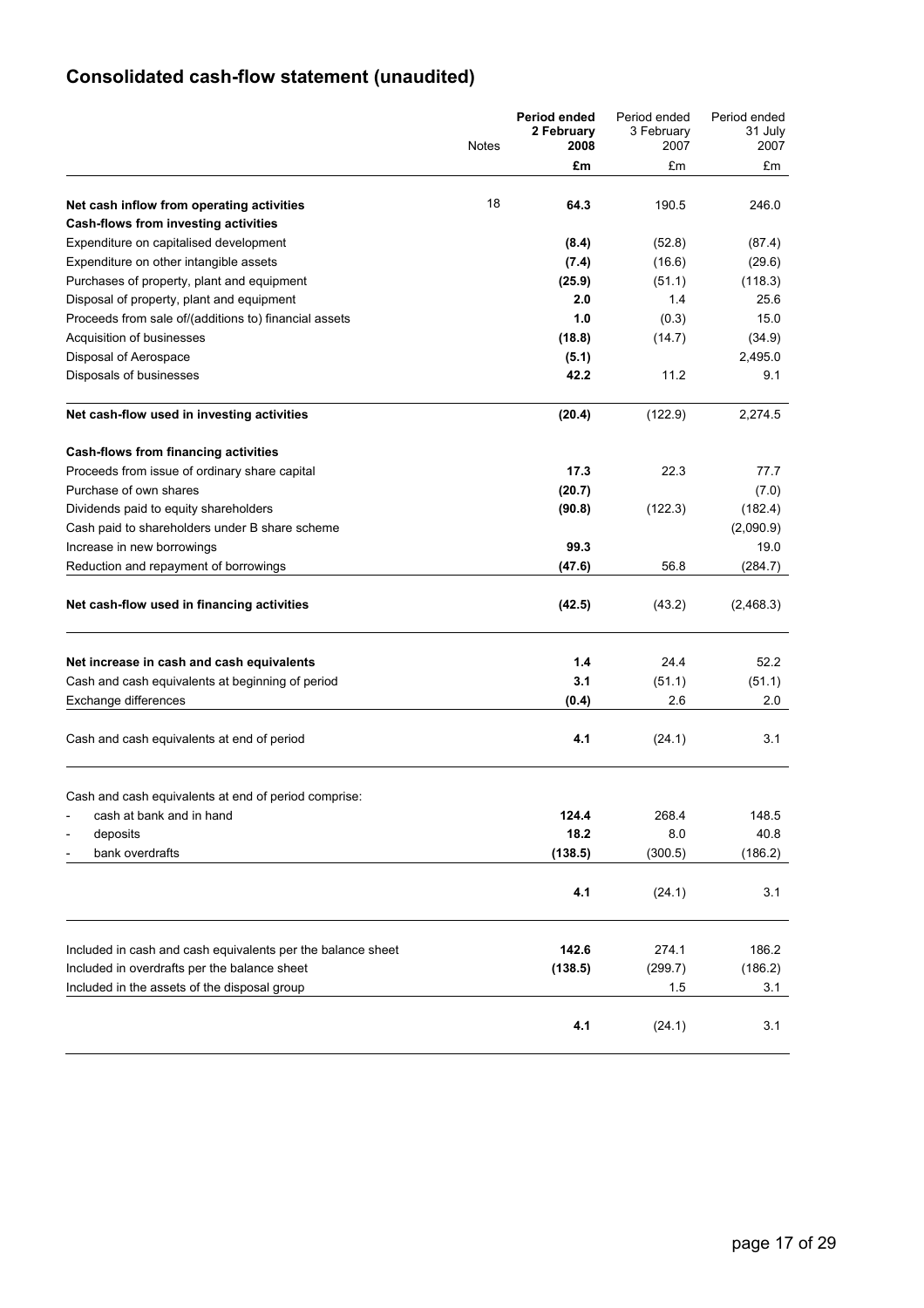## **Notes to the interim report and accounts (unaudited)**

### **1. Basis of preparation**

The condensed interim financial information covers the six month period ended 2 February 2008 and has been prepared under International Financial Reporting Standards (IFRS) as adopted by the European Union, in accordance with International Accounting Standard 34 'Interim Financial Reporting' and the Disclosure and Transparency Rules of the Financial Services Authority. It is unaudited but has been reviewed by the auditors and their report is attached to this document.

The interim financial information does not constitute statutory accounts as defined in Section 240 of the Companies Act 1985. It should be read in conjunction with the statutory accounts for the period ended 31 July 2007, which were prepared in accordance with IFRS as adopted by the European Union and have been filed with the Registrar of Companies. The auditors' report on these statutory accounts was unqualified and did not contain a statement under Section 237(2) or (3) of the Companies Act 1985.

### **Accounting policies**

The condensed interim financial information has been prepared on the basis of the accounting policies applicable for the year ending 31 July 2008. These accounting policies are consistent with those applied in the preparation of the financial statements for the period ended 31 July 2007, except for the adoption of IFRS 7:'Financial Instruments: Disclosures'.

The adoption of this standard has no impact on the consolidated financial results or position of the Group for the six months ended 2 February 2008.

### **Recent accounting developments**

The following standards, amendments and interpretations have been issued by the International Accounting Standards Board or by the IFRIC, but have not yet been adopted. Subject to endorsement by the European Union, these will be adopted in future periods. IFRS 8 has been endorsed, and the other standards, amendments and interpretations are being considered for endorsement.

• IFRS 8 'Operating segments'

- IAS 23 'Borrowing costs' (revised)
- IFRIC 12 'Service concession arrangements'
- IFRIC 13 'Customer loyalty programmes'
- IFRIC 14 'The limit of a defined benefit asset, minimum funding requirements and their interaction'
- IAS 27 'Consolidated and separate financial statements' (revised)
- IFRS 3 'Business combinations' (revised)

The adoption of IFRS 3 (revised) will significantly change the recognition of goodwill, acquisition costs and contingent consideration relating to acquisitions. However, it applies only to acquisitions made after it has been adopted, which will minimise any restatements required. IAS 27 (revised) requires different accounting treatment for minority interests but it is not expected to affect the Group's financial results or position materially. Smiths will determine an appropriate implementation date after these standards have been adopted by the European Union.

For the other standards and interpretations, there has been no change to the expected impact on future annual reports and accounts from those disclosed in the Annual Report and Accounts for the period ended 31 July 2007.

#### **Date of approval**

The interim financial statements were approved by the directors on 19 March 2008.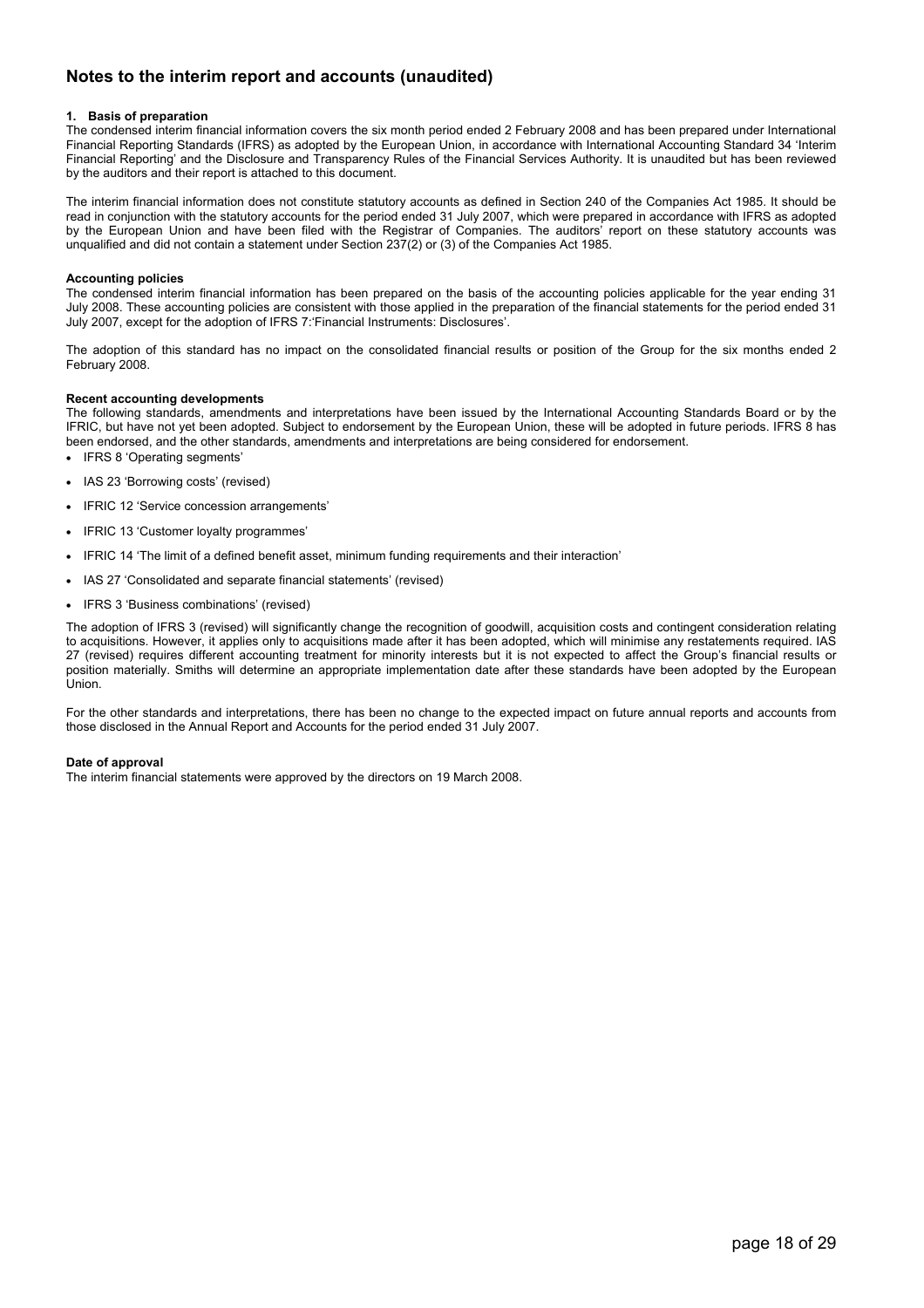#### **2 Analyses of revenue and operating profit by business segment**

For management purposes, the Group is organised into three business segments – Detection, Medical and Specialty Engineering. These business segments are the basis on which the Group reports its primary segment information.

For reporting purposes, Specialty Engineering is analysed into two segments: John Crane and Specialty – Other.

|                                                                         | Period ended 2 February 2008 |         |       |                              |         |  |
|-------------------------------------------------------------------------|------------------------------|---------|-------|------------------------------|---------|--|
|                                                                         |                              |         |       | <b>Specialty Engineering</b> |         |  |
|                                                                         |                              |         | John  | Specialty                    |         |  |
|                                                                         | Detection                    | Medical | Crane | - Other                      | Total   |  |
|                                                                         | £m                           | £m      | £m    | £m                           | £m      |  |
| Revenue                                                                 | 222.0                        | 346.3   | 282.8 | 236.7                        | 1,087.8 |  |
| Headline operating profit                                               | 31.0                         | 60.6    | 36.8  | 29.7                         | 158.1   |  |
| Exceptional operating items (note 4)                                    | (0.1)                        | (2.4)   | (6.1) | 27.5                         | 18.9    |  |
| Amortisation of acquired intangible assets                              | (0.2)                        | (5.5)   | (0.6) | (0.9)                        | (7.2)   |  |
| Operating profit                                                        | 30.7                         | 52.7    | 30.1  | 56.3                         | 169.8   |  |
| Exceptional finance costs – adjustment to discounted provision (note 4) |                              |         | (2.5) |                              | (2.5)   |  |
| Net finance costs - other                                               |                              |         |       |                              | (1.9)   |  |
| Share of post-tax (losses)/profits of associated companies              | (0.4)                        |         | 0.4   |                              |         |  |
| Profit before taxation                                                  |                              |         |       |                              | 165.4   |  |
| Taxation                                                                |                              |         |       |                              | (32.5)  |  |
| Profit for the period – continuing operations                           |                              |         |       |                              | 132.9   |  |

|                                                            |           |         |                              | Period ended 3 February 2007 |         |
|------------------------------------------------------------|-----------|---------|------------------------------|------------------------------|---------|
|                                                            |           |         | <b>Specialty Engineering</b> |                              |         |
|                                                            |           |         | John                         | Specialty                    |         |
|                                                            | Detection | Medical | Crane                        | - Other                      | Total   |
|                                                            | £m        | £m      | £m                           | £m                           | £m      |
| <b>Revenue</b>                                             | 182.0     | 347.0   | 251.9                        | 240.3                        | 1,021.2 |
| Headline operating profit                                  | 27.3      | 60.4    | 31.2                         | 29.3                         | 148.2   |
| Exceptional operating items (note 4)                       | 0.2       | (5.1)   | 12.3                         | 0.7                          | 8.1     |
| Amortisation of acquired intangible assets                 | (0.2)     | (5.4)   | (0.2)                        | (1.2)                        | (7.0)   |
| <b>Financing losses</b>                                    | (0.3)     | 0.4     | 0.1                          | (0.1)                        | 0.1     |
| Operating profit                                           | 27.0      | 50.3    | 43.4                         | 28.7                         | 149.4   |
| Net finance costs                                          |           |         |                              |                              | (12.4)  |
| Share of post-tax (losses)/profits of associated companies | (1.0)     |         | 0.3                          |                              | (0.7)   |
| Profit before taxation                                     |           |         |                              |                              | 136.3   |
| Taxation                                                   |           |         |                              |                              | (30.4)  |
| Profit for the period - continuing operations              |           |         |                              |                              | 105.9   |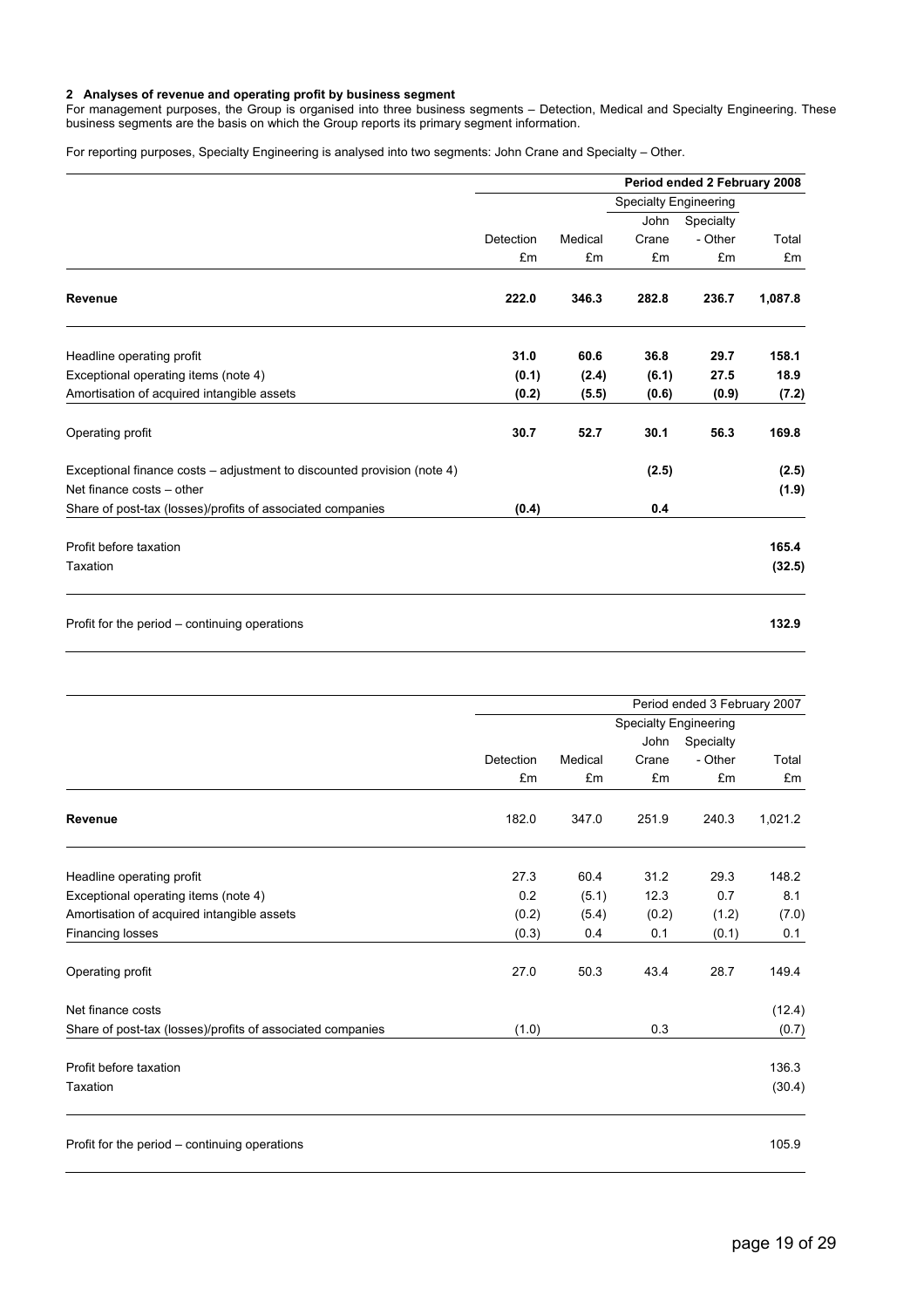|                                                            | Period ended 31 July 2007 |         |                              |           |         |
|------------------------------------------------------------|---------------------------|---------|------------------------------|-----------|---------|
|                                                            |                           |         | <b>Specialty Engineering</b> |           |         |
|                                                            |                           |         | <b>John</b>                  | Specialty |         |
|                                                            | Detection                 | Medical | Crane                        | - Other   | Total   |
|                                                            | £m                        | £m      | £m                           | £m        | £m      |
| Revenue                                                    | 437.5                     | 690.6   | 532.4                        | 500.4     | 2,160.9 |
| Headline operating profit                                  | 78.6                      | 127.3   | 75.3                         | 66.4      | 347.6   |
| Exceptional operating items (note 4)                       | (13.0)                    | (9.6)   | (73.2)                       | (2.4)     | (98.2)  |
| Amortisation of acquired intangible assets                 | (0.4)                     | (11.5)  | (0.6)                        | (2.3)     | (14.8)  |
| <b>Financing losses</b>                                    | (0.1)                     | (0.2)   | (0.2)                        | (1.0)     | (1.5)   |
|                                                            | 65.1                      | 106.0   | 1.3                          | 60.7      | 233.1   |
| Profit on sale of financial assets                         |                           |         |                              |           | 24.0    |
| Operating profit                                           |                           |         |                              |           | 257.1   |
| Net finance costs                                          |                           |         |                              |           | (0.6)   |
| Share of post-tax (losses)/profits of associated companies | (1.1)                     |         | 0.6                          |           | (0.5)   |
| Profit before taxation                                     |                           |         |                              |           | 256.0   |
| Taxation                                                   |                           |         |                              |           | (53.1)  |
| Profit for the period - continuing operations              |                           |         |                              |           | 202.9   |

#### **3 Headline profit measures**

The Company seeks to present a measure of underlying performance which is not impacted by exceptional items or items considered nonoperational in nature. This measure of profit is described as 'headline' and is used by management to measure and monitor performance. Normal restructuring costs are charged against profits.

The following items have been excluded from the headline measure:

- exceptional items, including income and expenditure relating to John Crane, Inc. asbestos litigation;
- amortisation of intangible assets acquired in a business combination the amortisation charge is a non-cash item, and the directors believe that it should be added back to give a clearer picture of underlying performance; and
- other financing gains and losses.

|                                                                         | Period ended | Period ended | Period ended |
|-------------------------------------------------------------------------|--------------|--------------|--------------|
|                                                                         | 2 February   | 3 February   | 31 July      |
|                                                                         | 2008         | 2007         | 2007         |
|                                                                         | £m           | £m           | £m           |
| Other financing gains and losses                                        |              |              |              |
| Financing gains and losses on financial instruments                     | (2.7)        | 1.1          | 2.1          |
| Exceptional finance costs - adjustment to discounted provision (note 4) | (2.5)        |              |              |
| Other financing gains/(losses)                                          | (5.2)        | 1.1          | 2.1          |
| Financing gains and losses in operating profit                          |              |              |              |
| Financing gains and losses on financial instruments                     |              | 0.1          | (1.5)        |
|                                                                         |              |              |              |
|                                                                         | (5.2)        | 1.2          | 0.6          |

Financing gains and losses on financial instruments represent the results of derivatives and other financial instruments which do not fall to be hedge accounted under IAS 39. These items are included either within operating profit or profit before taxation depending on the nature of the transaction. The application of IFRS accounting principles makes this item potentially volatile, and it is therefore excluded to give a clearer picture of the underlying performance.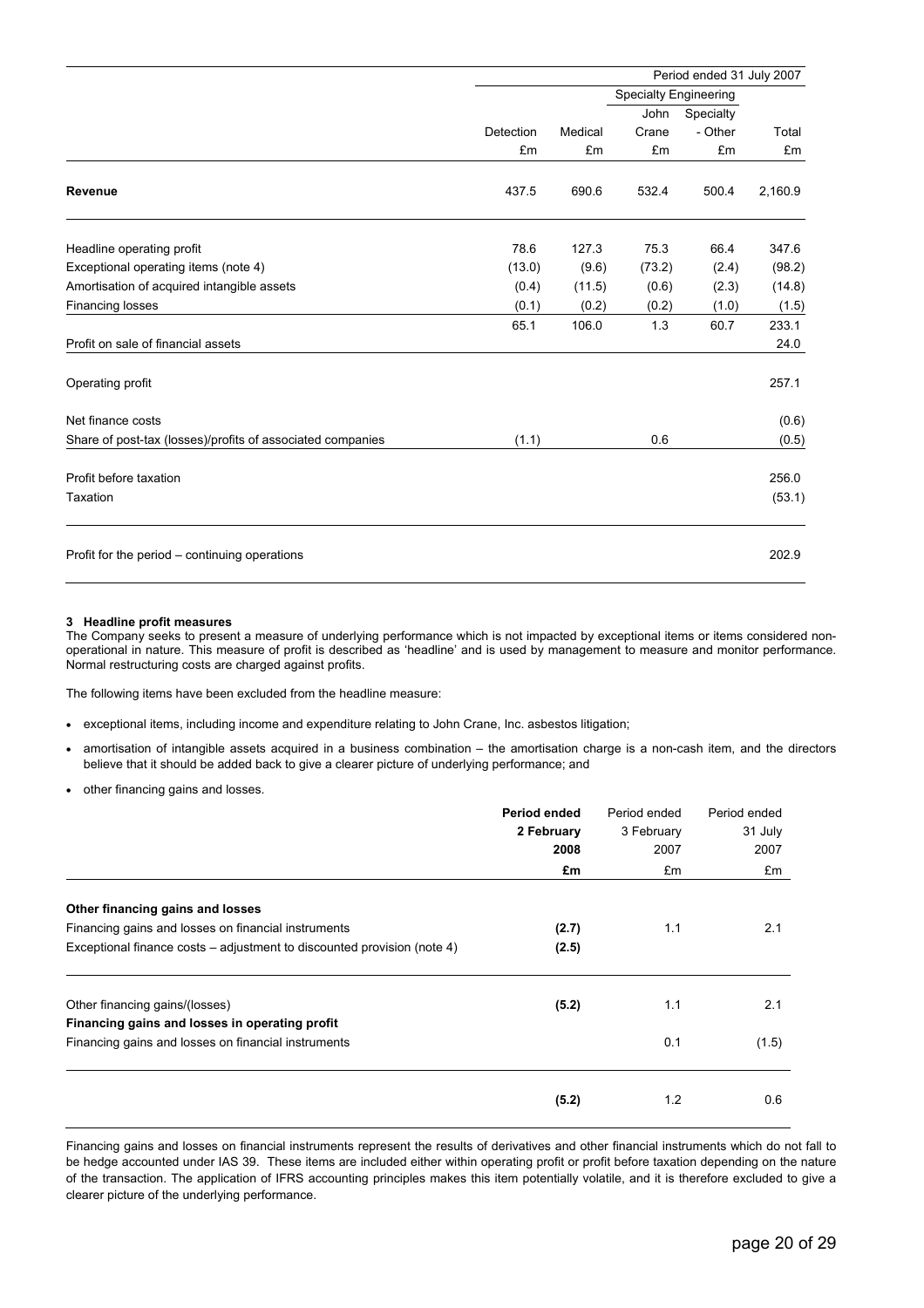### **4 Exceptional items**

Items which are material either because of their size or their nature, or which are non-recurring, are presented within their relevant consolidated income statement category, but highlighted separately on the face of the income statement. The separate reporting of exceptional items helps provide a better picture of the Company's underlying performance. Items which may be included within the exceptional category include:

- profits/(losses) on disposal of businesses;
- spend on the integration of significant acquisitions;
- significant goodwill or other asset impairments;
- income and expenditure relating to John Crane, Inc. asbestos litigation; and
- other particularly significant or unusual items.

An analysis of the amounts presented as exceptional items in these financial statements is given below:

|                                                                                 | Period ended | Period ended | Period ended |
|---------------------------------------------------------------------------------|--------------|--------------|--------------|
|                                                                                 | 2 February   | 3 February   | 31 July      |
|                                                                                 | 2008         | 2007         | 2007         |
|                                                                                 | £m           | £m           | £m           |
| <b>Operating items</b>                                                          |              |              |              |
| Integration of acquisitions                                                     | (2.4)        | (5.0)        | (9.0)        |
| Impairment of goodwill and other assets                                         |              |              | (10.3)       |
| Profit/(loss) on disposal of businesses (note 11)                               | 27.0         | 14.5         | (5.2)        |
| Aborted transaction costs                                                       |              |              | (12.7)       |
| Litigation                                                                      |              |              |              |
| Commutation of insurance policies (note 15)<br>$\overline{\phantom{a}}$         |              | 42.9         | 42.9         |
| Provision for John Crane, Inc. litigation (note 15)<br>$\overline{\phantom{a}}$ | (5.7)        | (44.3)       | (100.7)      |
| Provision for other litigation (note 15)<br>$\overline{\phantom{a}}$            |              |              | (8.6)        |
| Class action settlement                                                         |              |              | 5.4          |
|                                                                                 | 18.9         | 8.1          | (98.2)       |
| <b>Financing items</b>                                                          |              |              |              |
| Exceptional finance costs – adjustment to discounted provision (note 15)        | (2.5)        |              |              |
|                                                                                 |              |              |              |
|                                                                                 | 16.4         | 8.1          | (98.2)       |

Restructuring costs in connection with the integration of Medex amounting to £2.4m (period ended 3 February 2007 £5.0m; period ended 31 July 2007 £9.0m) were incurred in the period. The charge of £5.7m in respect of John Crane, Inc. litigation arises from changes in US interest rates (see note 15) and does not represent a change in the assessment of the gross cash flows expected to be incurred before discount.

### **5 Taxation**

The interim tax charge of 19.6% (six months ended 3 February 2007: 22.3%) is calculated by applying the estimated effective headline tax rate of 25% for the year ending 31 July 2008 (six months ended 3 February 2007: 26%) to headline profit before tax and then taking into account the tax effect of non-headline items in the interim period.

A reconciliation of total and headline tax charge – continuing is as follows:

|                                                                  | Period ended                                       |                 |            | Period ended<br>3 February 2007 |            | Period ended |
|------------------------------------------------------------------|----------------------------------------------------|-----------------|------------|---------------------------------|------------|--------------|
|                                                                  |                                                    | 2 February 2008 |            |                                 |            | 31 July 2007 |
|                                                                  | Continuing                                         |                 | Continuing |                                 | Continuing |              |
|                                                                  | operations Tax rate operations Tax rate operations |                 |            |                                 |            | Tax rate     |
|                                                                  | £m                                                 |                 | £m         |                                 | £m         |              |
| Profit before taxation                                           | 165.4                                              |                 | 136.3      |                                 | 256.0      |              |
| Taxation                                                         | (32.5)                                             | 19.6%           | (30.4)     | 22.3%                           | (53.1)     | 20.7%        |
| <b>Adjustments</b>                                               |                                                    |                 |            |                                 |            |              |
| Non-headline items excluded from profit before taxation (note 8) | (6.5)                                              |                 | (2.3)      |                                 | 88.4       |              |
| Taxation on non-headline items                                   | (7.2)                                              |                 | (4.4)      |                                 | (33.3)     |              |
| <b>Headline</b>                                                  |                                                    |                 |            |                                 |            |              |
| Headline profit before taxation                                  | 158.9                                              |                 | 134.0      |                                 | 344.4      |              |
| Taxation on headline profit                                      | (39.7)                                             | 25.0%           | (34.8)     | 26.0%                           | (86.4)     | 25.1%        |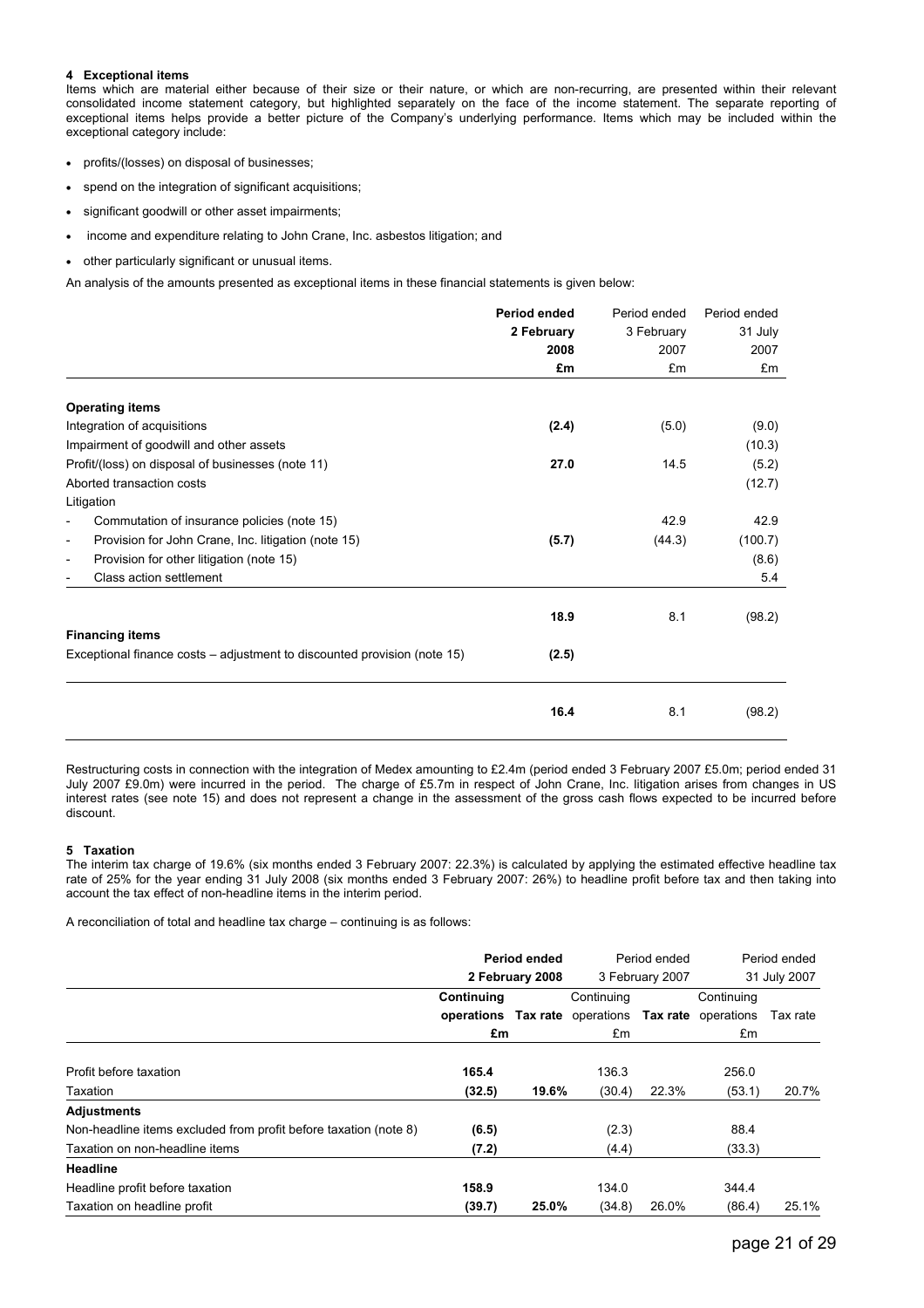### **6 Discontinued operations**

Discontinued operations disclosed in the income statement consist of the Aerospace operations, which were sold to General Electric Company on 5 May 2007. The Aerospace operations comprised the Aerospace business segment previously reported and the microwave company previously reported in Specialty – Other.

During the period the proceeds of sale of the Aerospace business were adjusted following ongoing negotiations with the purchaser after completion, as laid out in the sale agreement. As a result, further proceeds were received and adjustments made to net assets. The resultant profit of £5.6m has been recorded within discontinued operations as a profit on disposal.

In addition, ongoing negotiations in respect of the transfer of Aerospace active pensioners have led to a reduction in the disposal provision (see note 15) of £1.3m; £2.0m of the pensions financing credit relates to the expected transfer and all these amounts are treated within discontinued operations as profit on disposal of Aerospace. A tax charge of £0.4m has been recorded.

Net cash outflows from investing activities of £5.1m are included within the consolidated cash flow statement.

The assets and liabilities of businesses held for sale on the 3 February 2007 balance sheet relate to the Aerospace operation.

#### **7 Dividends**

The following dividends were declared and paid in the period:

|                                                                                 | <b>Period ended</b> Period ended Period ended |            |         |
|---------------------------------------------------------------------------------|-----------------------------------------------|------------|---------|
|                                                                                 | 2 February                                    | 3 February | 31 July |
|                                                                                 | 2008                                          | 2007       | 2007    |
|                                                                                 | £m                                            | £m         | £m      |
|                                                                                 |                                               |            |         |
| Ordinary final dividend of 23.50p for 2007 (2006: 21.50p) paid 23 November 2007 | 90.8                                          | 122.3      | 122.3   |
| Ordinary interim dividend 10.50p for 2007 paid 27 April 2007                    |                                               |            | 60.1    |
|                                                                                 |                                               |            |         |
|                                                                                 | 90.8                                          | 122.3      | 182.4   |
|                                                                                 |                                               |            |         |

An interim dividend of 10.5p per share (2007: 10.5p) was declared by the Board on 19 March 2008 and will be paid to shareholders on 25 April 2008. This dividend has not been included as a liability in these accounts and is payable to all shareholders on the register of Members at the close of business on 28 March 2008.

#### **8 Earnings per share**

Basic earnings per share are calculated by dividing the profit for the period attributable to equity shareholders of the Parent Company by the average number of ordinary shares in issue during the period.

|                                                     | Period ended<br>2 February | Period ended<br>3 February | Period ended<br>31 July |
|-----------------------------------------------------|----------------------------|----------------------------|-------------------------|
|                                                     | 2008<br>£m                 | 2007<br>£m                 | 2007<br>£m              |
| Profit for the period                               |                            |                            |                         |
| continuing<br>$\qquad \qquad \blacksquare$          | 132.9                      | 105.9                      | 202.9                   |
| total<br>-                                          | 141.4                      | 149.0                      | 1,728.1                 |
| Average number of shares in issue during the period | 387,070,514                | 569,049,918                | 549, 153, 733           |

Diluted earnings per share are calculated by dividing the profit attributable to equity shareholders by 393,138,707 (period ended 3 February 2007: 571,928,823; period ended 31 July 2007: 556,934,401) ordinary shares, being the average number of ordinary shares in issue during the period, adjusted by the dilutive effect of share options.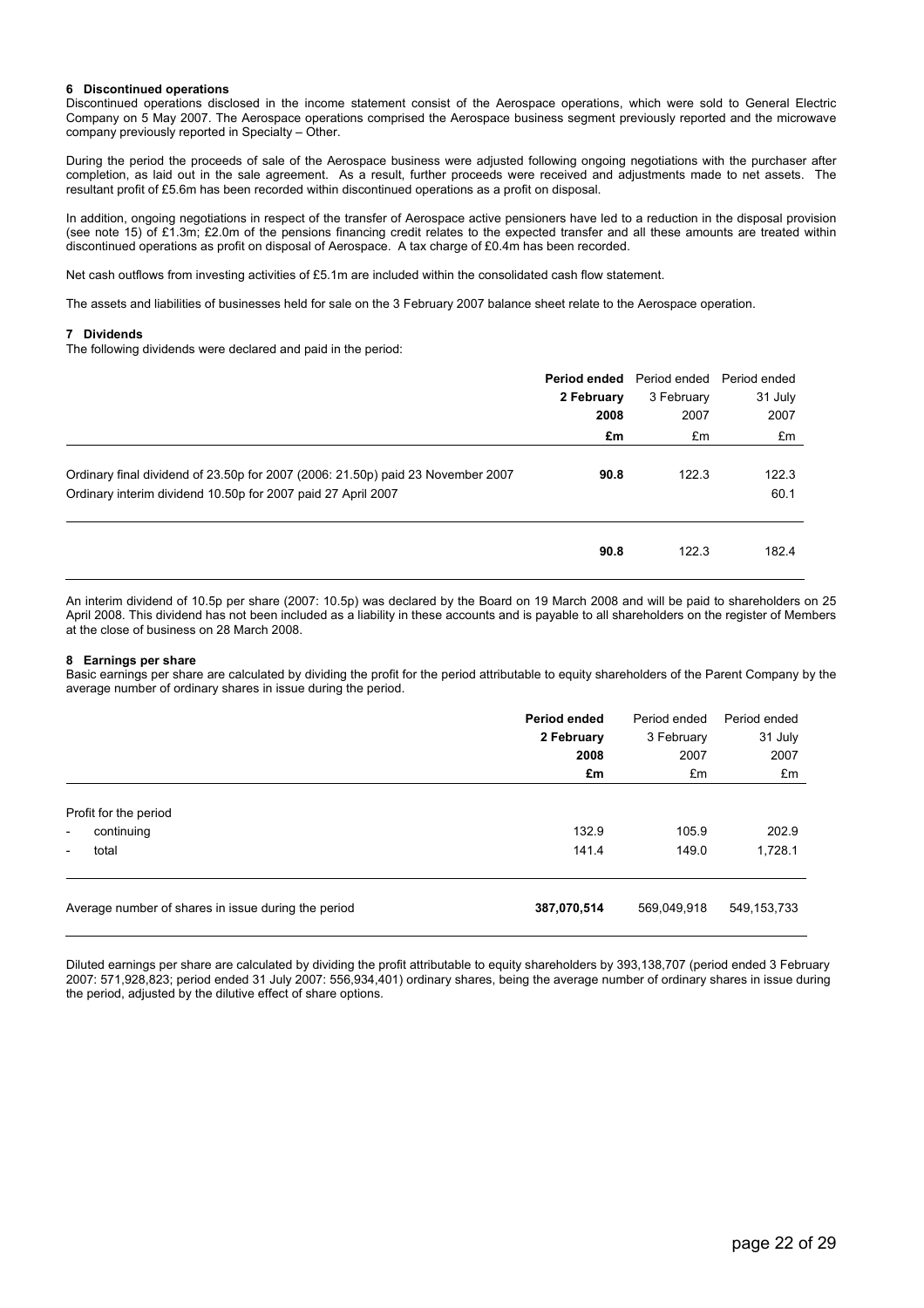A reconciliation of basic and headline earnings per share – continuing is as follows:

|                                                                        | Period ended |                 | Period ended             |       | Period ended      |              |
|------------------------------------------------------------------------|--------------|-----------------|--------------------------|-------|-------------------|--------------|
|                                                                        |              | 2 February 2008 | 3 February 2007          |       |                   | 31 July 2007 |
|                                                                        | Continuing   |                 | Continuing               |       | Continuing        |              |
|                                                                        | operations   |                 | <b>EPS(p)</b> operations |       | EPS(p) operations | EPS(p)       |
|                                                                        | £m           |                 | £m                       |       | £m                |              |
| Attributable to equity shareholders of the Parent Company              | 132.9        | 34.3            | 105.9                    | 18.6  | 202.9             | 36.9         |
| Exclude                                                                |              |                 |                          |       |                   |              |
| exceptional operating items (note 4)<br>$\overline{\phantom{0}}$       | (18.9)       |                 | (8.1)                    |       | 98.2              |              |
| profit on sale of financial asset<br>$\overline{\phantom{0}}$          |              |                 |                          |       | (24.0)            |              |
| amortisation of acquired intangible assets<br>$\overline{\phantom{a}}$ | 7.2          |                 | 7.0                      |       | 14.8              |              |
| financing gains<br>$\overline{\phantom{a}}$                            |              |                 |                          |       |                   |              |
| charged to administrative expenses<br>$\overline{\phantom{a}}$         |              |                 | (0.1)                    |       | 1.5               |              |
| exceptional finance cost – adjustment to discounted                    |              |                 |                          |       |                   |              |
| provision (note 4)                                                     | 2.5          |                 |                          |       |                   |              |
| charged to financing                                                   | 2.7          |                 | (1.1)                    |       | (2.1)             |              |
|                                                                        | (6.5)        |                 | (2.3)                    |       | 88.4              |              |
| less tax                                                               | (7.2)        |                 | (4.4)                    |       | (33.3)            |              |
|                                                                        | (13.7)       | (3.5)           | (6.7)                    | (1.2) | 55.1              | 10.1         |
| Headline                                                               | 119.2        | 30.8            | 99.2                     | 17.4  | 258.0             | 47.0         |
| Headline $EPS -$ diluted (p)                                           |              | 30.3            |                          | 17.3  |                   | 46.3         |

#### **9 Post-retirement benefits**

Smiths operates a number of defined benefit plans throughout the world. The principal schemes are in the United Kingdom and in the United States and are of the defined benefit type, with assets held in separate trustee-administered funds. The principal changes to the assumptions used in updating the valuations for defined benefit pension plans are as follows:

|                                         | 2 February 2008 |      | 31 July 2007 |      |
|-----------------------------------------|-----------------|------|--------------|------|
|                                         | UK              | US   | UK           | US   |
| Rate of increase in salaries            | 4.3%            | 3.8% | 4.1%         | 3.8% |
| Rate of increase in pensions in payment | 3.3%            | n/a  | 3.1%         | n/a  |
| Rate of increase in deferred pensions   | 3.3%            | n/a  | 3.1%         | n/a  |
| Discount rate                           | 6.2%            | 6.3% | 5.8%         | 6.4% |
| Inflation rate                          | 3.3%            | 2.8% | 3.1%         | 2.8% |

An operating charge of £10.7m and an interest credit of £22.6m have been recognised in the six months to 2 February 2008 in respect of defined benefit pension and post-retirement healthcare plans. The operating charge includes a curtailment gain of £1.1m relating to the disposal of Marine Systems and is reported as a profit on business disposal. The interest credit includes £2.0m relating to the disposal of the Aerospace operations and is reported within discontinued operations.

Special contributions of £4.1m in relation to the sale of Aerospace have been made in the period.

Changes in the market value of post-retirement benefit scheme assets were largely due to a decline in global stock market values.

The amounts recognised in the balance sheet were as follows:

|                                               | 2 February 2008 | 3 February 2007 | 31July 2007 |
|-----------------------------------------------|-----------------|-----------------|-------------|
|                                               | £m              | £m              | £m          |
|                                               |                 |                 |             |
| Market value of funded plan assets            | 3,245.7         | 3.221.4         | 3,318.9     |
| Present value of funded scheme liabilities    | (3,000.9)       | (3,033.9)       | (3,019.2)   |
| Unfunded pension plans                        | (55.8)          | (43.7)          | (51.5)      |
| Post-retirement healthcare                    | (64.9)          | (60.8)          | (62.2)      |
| Unrecognised asset due to surplus restriction | (2.4)           | (76.9)          | (2.4)       |
| Net retirement benefit asset                  | 121.7           | 6.1             | 183.6       |
| Retirement benefit assets                     | 306.6           | 179.2           | 333.7       |
| Retirement benefit liabilities                | (184.9)         | (173.1)         | (150.1)     |
| Net retirement benefit asset                  | 121.7           | 6.1             | 183.6       |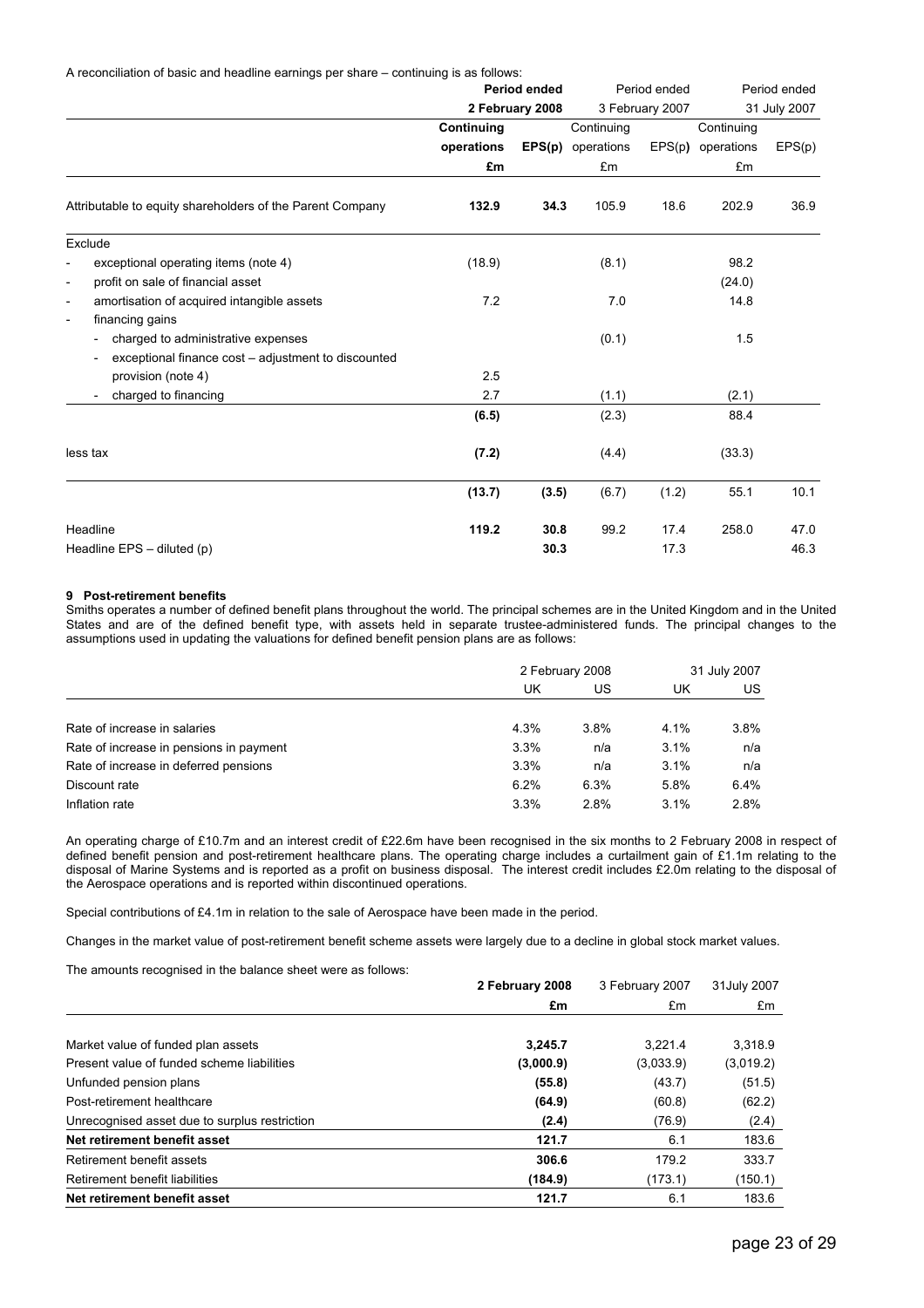The unrecognised asset due to surplus restriction shown at 3 February 2007 was based on an estimate of the impact of the Aerospace disposal on the Smiths pension plans. At 31 July 2007 the unrecognised asset was reduced to £2.4m following a detailed actuarial review.

### **10 Acquisitions**

Acquisitions during the period include the acquisition of the entire issued share capital of Sartorius Bearing Technology on 15 October 2007 and acquisition of a controlling interest over an associate on 21 December 2007. Both companies have been included in the Specialty – John Crane business segment.

The values set out below are provisional pending finalisation of the fair values attributable, and will be finalised in subsequent periods.

|                          |                                                                    |                   | Fair value | Provisional |
|--------------------------|--------------------------------------------------------------------|-------------------|------------|-------------|
|                          |                                                                    | <b>Book Value</b> | adjustment | fair value  |
|                          |                                                                    | £m                | £m         | £m          |
|                          | <b>Non-current assets</b>                                          |                   |            |             |
| $\overline{a}$           | Intangible assets                                                  | 0.5               | 4.8        | 5.3         |
|                          | Property, plant and equipment                                      | 2.9               |            | 2.9         |
|                          | <b>Current assets</b>                                              |                   |            |             |
|                          | Cash and cash equivalents                                          | 3.1               |            | 3.1         |
|                          | Other current assets                                               | 13.3              | 0.4        | 13.7        |
|                          | <b>Current liabilities</b>                                         |                   |            |             |
|                          | Overdrafts                                                         | (1.1)             |            | (1.1)       |
| $\overline{\phantom{0}}$ | Other current liabilities                                          | (8.1)             | (1.4)      | (9.5)       |
|                          | Minority interest and assets accounted for using the equity method |                   | (5.0)      | (5.0)       |
|                          | Net assets acquired                                                | 10.6              | (1.2)      | 9.4         |
|                          | Asset revaluation surplus                                          |                   |            | (0.2)       |
|                          | Goodwill                                                           |                   |            | 11.4        |
|                          | Consideration                                                      |                   |            | 20.6        |
|                          | cash paid during the period – current year acquisitions            |                   |            | 19.4        |
| $\overline{\phantom{a}}$ | direct costs relating to current year acquisitions                 |                   |            | 0.7         |
|                          | deferred consideration paid in respect of prior year acquisitions  |                   |            | 0.5         |
|                          |                                                                    |                   |            |             |
|                          |                                                                    |                   |            |             |

### **Total consideration satisfied by cash 20.6**

The fair value adjustments in respect of intangible assets are due to the recognition of £4.8m in respect of customer relationships. The adjustments to current assets and liabilities relate to valuation adjustments and are provisional, based on management's best estimates.

The goodwill is attributable to synergies and intangibles which do not qualify for separate recognition. Included within goodwill above is £0.5m in respect of an additional payment relating to a prior year acquisition.

The minority interest and assets accounted for using the equity method adjustment represents assets not acquired by Smiths Group plc when a controlling interest in the associate was acquired. The asset revaluation surplus represents fair value gains and losses on the associate's net assets.

From the date of acquisition to 2 February 2008 the acquisitions contributed £4.0m to revenue, £0.5m to headline profit before taxation and £0.9m to profit before taxation. If Smiths had acquired the assets at 1 August 2007, the acquisitions would have contributed £16.4m to revenue and £1.8m to profit for the period.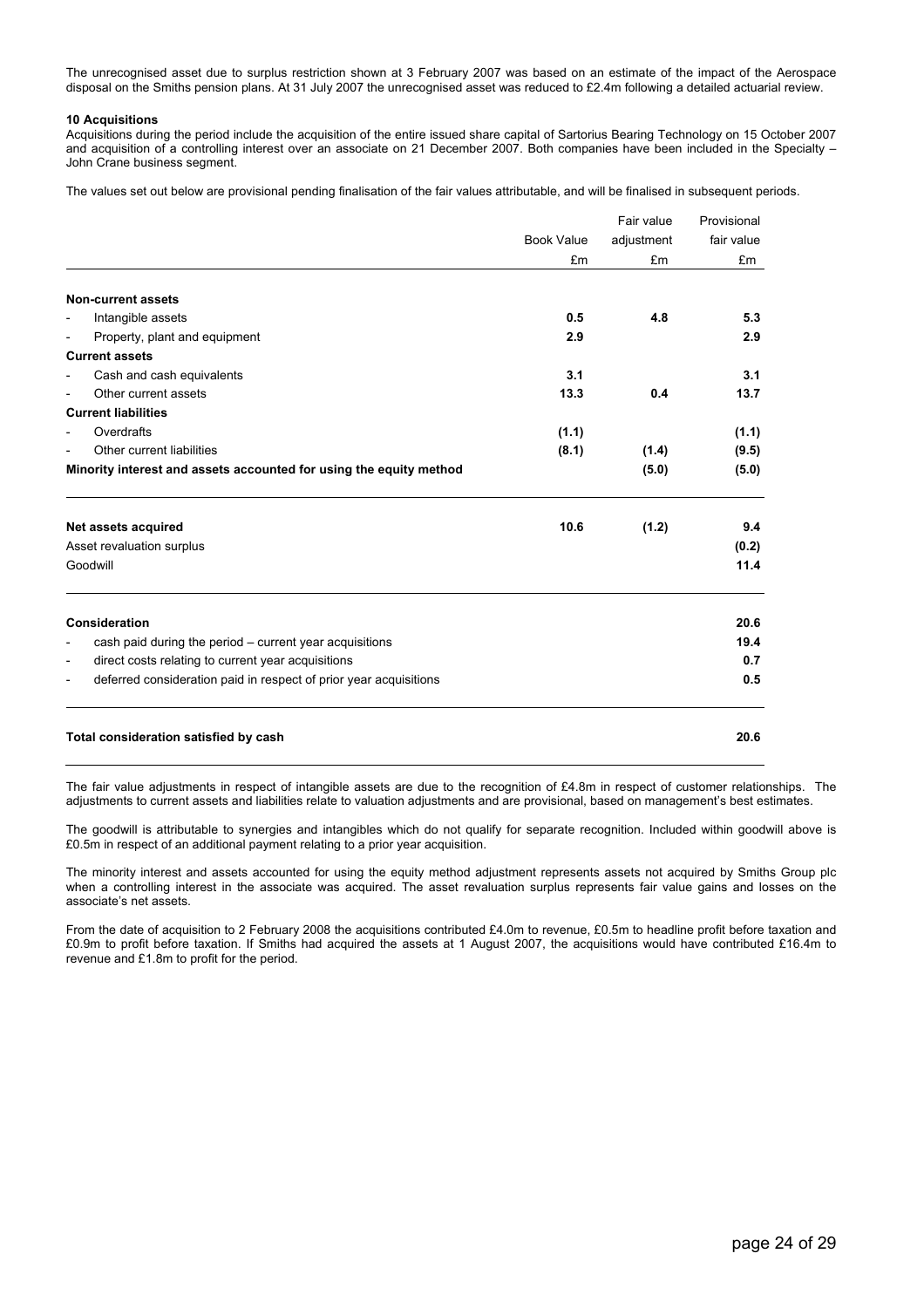### **11 Disposals**

On 8 November 2007 the Marine Systems business was sold to KH Finance Limited, a company owned by ECI Partners LLP. Marine Systems was part of Specialty - Other. In addition to the consideration recognised there is an unrecognised deferred payment of £4m contingent on the terms of any future disposal of KH Finance Limited by the purchasers. The assets and liabilities of businesses held for sale on the 31 July 2007 balance sheet relate to the Marine Systems business.

Additional costs relating to prior year disposals amounted to £0.7m.

| <b>Total</b> |
|--------------|
| £m           |
|              |
| 43.9         |
| (2.8)        |
| (2.0)        |
| 39.1         |
|              |
| 2.2          |
| 2.2          |
| 8.6          |
| 14.0         |
| 0.9          |
| (16.5)       |
| 11.4         |
| 27.7         |
| (0.7)        |
| 27.0         |
|              |

### **12 Intangible assets**

|                                        |          | Development | Acquired    |       |         |
|----------------------------------------|----------|-------------|-------------|-------|---------|
|                                        | Goodwill | Costs       | Intangibles | Other | Total   |
|                                        | £m       | £m          | £m          | £m    | £m      |
| Cost                                   |          |             |             |       |         |
| At 31 July 2007                        | 921.3    | 51.2        | 131.3       | 76.3  | 1,180.1 |
| Exchange adjustments                   | 56.2     | 2.7         | 6.1         | 3.3   | 68.3    |
| <b>Business combinations</b>           | 10.9     |             | 5.3         |       | 16.2    |
| Adjustments to prior year acquisitions | 0.5      |             | 1.3         | (1.3) | 0.5     |
| Additions at cost                      |          | 8.4         |             | 7.4   | 15.8    |
| Disposals                              |          |             |             | (0.4) | (0.4)   |
| At 2 February 2008                     | 988.9    | 62.3        | 144.0       | 85.3  | 1,280.5 |
| Amortisation                           |          |             |             |       |         |
| At 31 July 2007                        | 77.0     | 12.5        | 29.1        | 40.2  | 158.8   |
| Exchange adjustments                   | 4.0      | 0.9         | 1.7         | 2.5   | 9.1     |
| Adjustments to prior year acquisitions |          |             | 0.5         | (0.5) |         |
| Disposals                              |          |             |             | (0.4) | (0.4)   |
| Charge for the period                  |          | 2.7         | 7.2         | 2.6   | 12.5    |
| At 2 February 2008                     | 81.0     | 16.1        | 38.5        | 44.4  | 180.0   |
| Net book value at 2 February 2008      | 907.9    | 46.2        | 105.5       | 40.9  | 1,100.5 |
| Net book value at 3 February 2007      | 852.2    | 32.8        | 102.4       | 31.5  | 1,018.9 |
| Net book value at 31 July 2007         | 844.3    | 38.7        | 102.2       | 36.1  | 1,021.3 |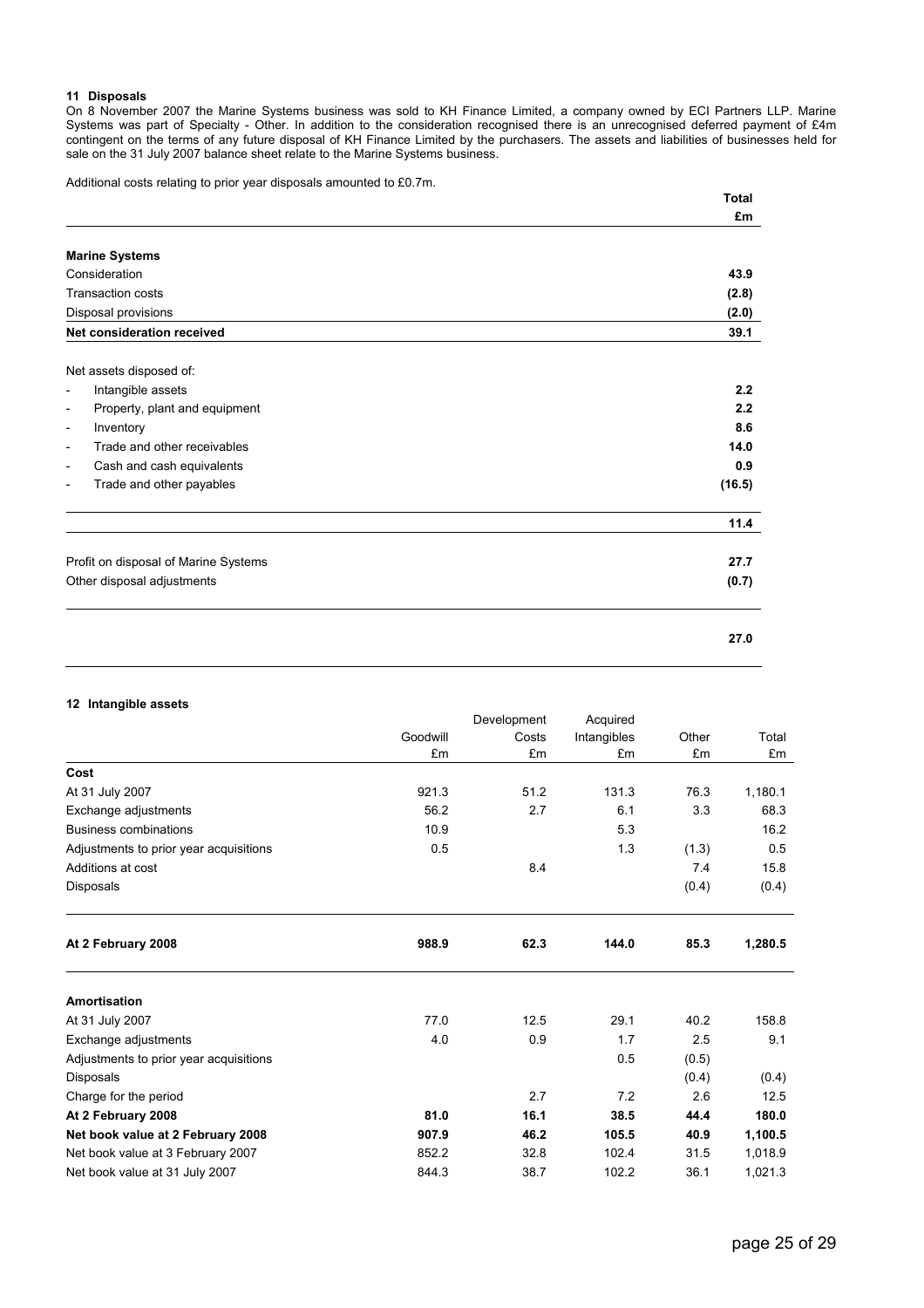### **13 Property, plant and equipment**

|                                                                          |           |            | <b>Fixtures</b> |         |
|--------------------------------------------------------------------------|-----------|------------|-----------------|---------|
|                                                                          |           |            | Fittings,       |         |
|                                                                          | Land and  | Plant and  | Tools and       |         |
|                                                                          | buildings | machinery  | equipment       | Total   |
|                                                                          | £m        | £m         | £m              | £m      |
| Net book value at 31 July 2007                                           | 92.4      | 123.7      | 44.8            | 260.9   |
| Exchange adjustments                                                     | 4.7       | 5.6        | 2.8             | 13.1    |
| <b>Business combinations</b>                                             | 0.9       | 1.2        | 0.8             | 2.9     |
| Additions                                                                | 2.3       | 15.2       | 8.4             | 25.9    |
| Transfer from disposal group                                             | 0.5       |            |                 | 0.5     |
| Disposals and business disposals                                         | (0.4)     | (1.0)      | (0.5)           | (1.9)   |
| Adjustment to disposal of Aerospace operations                           | 6.4       |            |                 | 6.4     |
| Depreciation charge for the period                                       | (2.6)     | (13.8)     | (7.6)           | (24.0)  |
| Net book value at 2 February 2008                                        | 104.2     | 130.9      | 48.7            | 283.8   |
| Net book value at 3 February 2007                                        | 114.0     | 126.3      | 48.9            | 289.2   |
| 14 Cash and borrowings                                                   |           |            |                 |         |
|                                                                          |           | 2 February | 3 February      | 31 July |
|                                                                          |           | 2008       | 2007            | 2007    |
|                                                                          |           | £m         | £m              | £m      |
| Cash and cash equivalents                                                |           |            |                 |         |
| Net cash and deposits including assets of disposal group                 |           | 142.6      | 276.4           | 189.3   |
| <b>Short-term borrowings</b>                                             |           |            |                 |         |
| Bank overdrafts including impact of cash pooling gross up (note 1 below) |           | (138.5)    | (300.5)         | (186.2) |
| <b>Bank loans</b>                                                        |           | (1.5)      | (5.9)           | (0.2)   |
| Other loans                                                              |           | (2.8)      | (3.1)           | (3.1)   |
| <b>B</b> shares                                                          |           | (18.5)     |                 | (18.1)  |
| Interest accrual                                                         |           | (16.3)     | (19.6)          | (4.5)   |
| Disposal group loans                                                     |           |            | (4.6)           |         |
|                                                                          |           | (177.6)    | (333.7)         | (212.1) |
| Long-term borrowings                                                     |           |            |                 |         |
| One to two years                                                         |           | (0.5)      | (0.3)           | (0.5)   |
| Two to five years                                                        |           | (479.6)    | (614.2)         | (287.8) |
| After five years                                                         |           | (159.8)    | (283.1)         | (278.8) |
|                                                                          |           | (639.9)    | (897.6)         | (567.1) |
| <b>Borrowings</b>                                                        |           | (817.5)    | (1,231.3)       | (779.2) |
| Net debt                                                                 |           | (674.9)    | (954.9)         | (589.9) |

Total cash and overdrafts, including that disclosed as part of the disposal group, as at 2 February 2008 are as follows:

|                           | 2 February<br>2008<br>£m | 3 February<br>2007<br>£m | 31 July<br>2007<br>£m |
|---------------------------|--------------------------|--------------------------|-----------------------|
| Cash and cash equivalents |                          |                          |                       |
| Continuing operations     | 142.6                    | 274.1                    | 186.2                 |
| Disposal group            |                          | 2.3                      | 3.1                   |
|                           | 142.6                    | 276.4                    | 189.3                 |
| <b>Bank overdrafts</b>    |                          |                          |                       |
| Continuing operations     | (138.5)                  | (299.7)                  | (186.2)               |
| Disposal group            |                          | (0.8)                    |                       |
|                           | (138.5)                  | (300.5)                  | (186.2)               |

### **Note 1**

IAS 32 requires that cash and overdraft balances within cash pooling systems be reported gross on the balance sheet. The gross up included above amounted at 2 February 2008 to<br>£98.8m (3 February 2007: £243.5m; 31 July 2007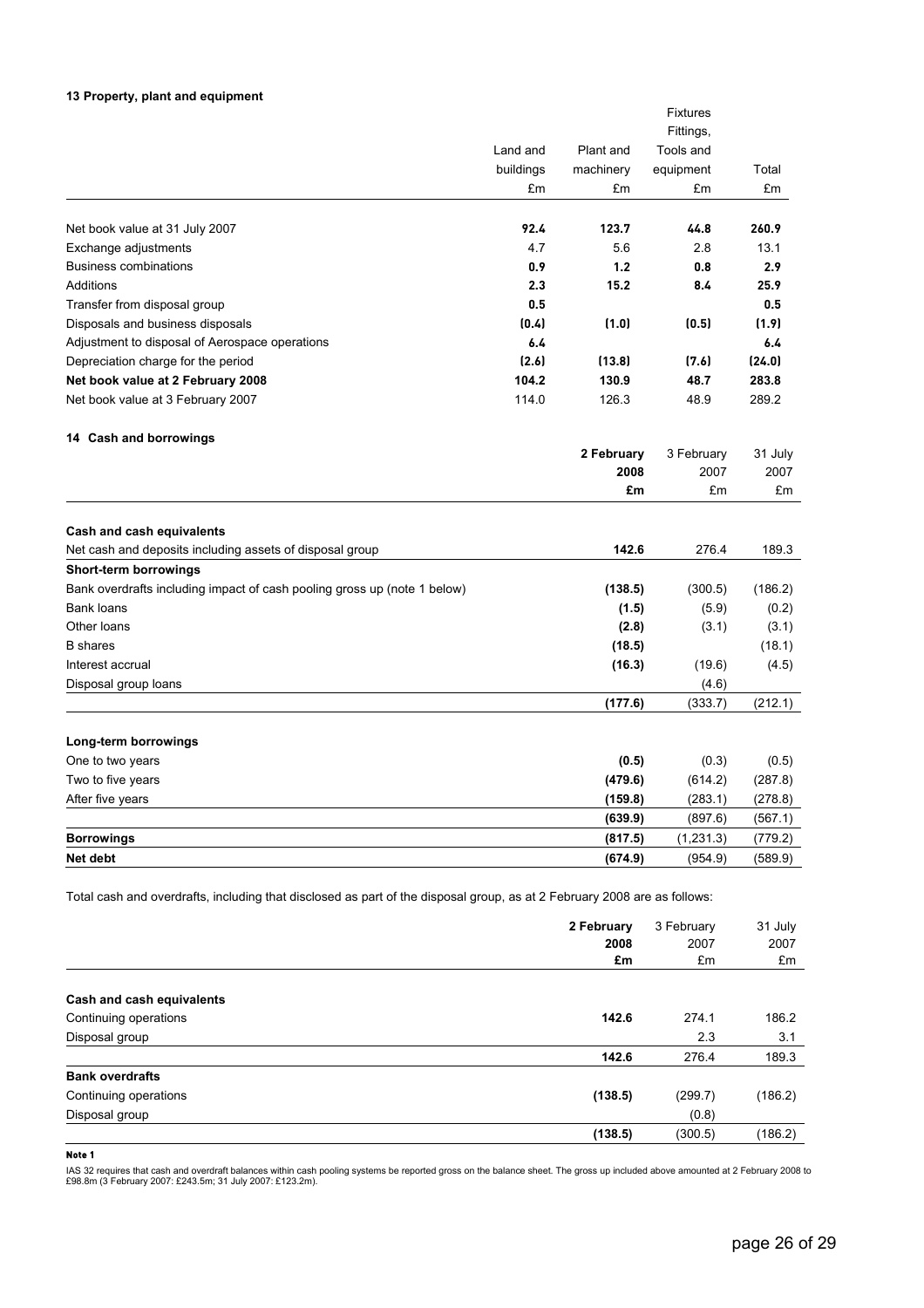### **15 Provisions for liabilities and charges**

|                                          | At<br>31 July<br>2007<br>£m | Exchange<br>Adjustments<br>£m | Charged<br>£m | Provisions Provisions<br>£m | Released Discounting<br>£m | Utilisation<br>£m | At<br>2 February<br>2008<br>£m |
|------------------------------------------|-----------------------------|-------------------------------|---------------|-----------------------------|----------------------------|-------------------|--------------------------------|
| Warranty provision and product liability | 34.5                        | 2.7                           | 14.9          | (1.2)                       |                            | (5.8)             | 45.1                           |
| Reorganisation                           | 10.8                        |                               | 1.3           | (0.3)                       |                            | (4.1)             | 7.7                            |
| Property                                 | 6.7                         |                               | 0.5           | (0.5)                       |                            | (0.5)             | 6.2                            |
| Disposal                                 | 60.3                        |                               | 10.3          | (2.7)                       |                            |                   | 67.9                           |
| Litigation                               | 121.2                       | 3.5                           | 0.5           |                             | 8.2                        | (5.6)             | 127.8                          |
|                                          | 233.5                       | 6.2                           | 27.5          | (4.7)                       | 8.2                        | (16.0)            | 254.7                          |

| Analysed as:               |                 |                 |              |
|----------------------------|-----------------|-----------------|--------------|
|                            | 2 February 2008 | 3 February 2007 | 31 July 2007 |
|                            | £m              | £m              | £m           |
|                            |                 |                 |              |
| <b>Current liabilities</b> | 88.0            | 60.1            | 90.1         |
| Non-current liabilities    | 166.7           | 57.2            | 143.4        |
|                            | 254.7           | 117.3           | 233.5        |

#### **Warranty provision and product liability**

Warranties over the Group's products typically cover periods of between one and three years. Provision is made for the likely cost of aftersales support based on the recent past experience of individual businesses.

### **Reorganisation**

Significant parts of the Group's operations have been undergoing a phased restructuring programme. Full provision is made for reorganisation approved and committed by the end of each financial year.

Reorganisation provisions include £4.9m costs relating to restructuring supply arrangements following the automotive seals disposal. This provision is expected to be utilised over the next five years.

#### **Disposal**

The terms of disposal of businesses include certain obligations for which provision has been made, including £23.0m in respect of the costs of transferring Aerospace active pensioners. These costs are expected to be agreed in the current financial year.

#### **Litigation**

#### *John Crane, Inc.*

As stated in note 16 John Crane, Inc. ("JCI") is one of many co-defendants in litigation relating to products previously manufactured which contained asbestos, the manufacture of which ceased in 1985. Until recently, the awards, the related interest and all material defence costs were met directly by insurers. In the previous period, JCI secured the commutation of certain insurance policies in respect of product liability. While substantial insurance remains in place, JCI has begun to meet defence costs directly, seeking appropriate contribution from insurers thereafter. No account has been taken of recoveries from insurers as their nature and timing are not yet sufficiently certain to permit recognition as an asset for these purposes. Last year, JCI established a provision to meet defence costs. No provision is held against awards (note 16).

The provision is based upon an assessment of the probable costs of defending known and expected future claims to the extent that such costs can be reliably estimated. The assumptions made in assessing the appropriate level of provision include the number of years over which claims will continue to be received – currently estimated at a 20 year period: the future trend of legal costs – assuming four years based on historical experience (allowing for 3% cost inflation) before allowing for decreasing costs in line with a published table of asbestos incidence projections. In the light of the significant uncertainty associated with asbestos claims, there can be no guarantee that the assumptions used to estimate the provision will be an accurate prediction of the actual costs that may be incurred and, as a result, the provision may be subject to revision from time to time as more information becomes available.

The provision shown in the table above is a discounted pre-tax provision using a discount rate of 4.4% (2007: 5.3%), being the risk-free rate on US debt instruments. The deferred tax asset related to this provision is shown within the deferred tax balance. Set out below is the gross, discounted and post-tax information relating to this provision:

|                               | 2 February 2008 | 31 July 2007 |  |
|-------------------------------|-----------------|--------------|--|
|                               | £m              | £m           |  |
|                               |                 |              |  |
| Gross provision               | 142.2           | 142.2        |  |
| Discount                      | (39.0)          | (45.8)       |  |
| Discounted pre-tax provision  | 103.2           | 96.4         |  |
| Deferred tax                  | (39.2)          | (36.6)       |  |
| Discounted post-tax provision | 64.0            | 59.8         |  |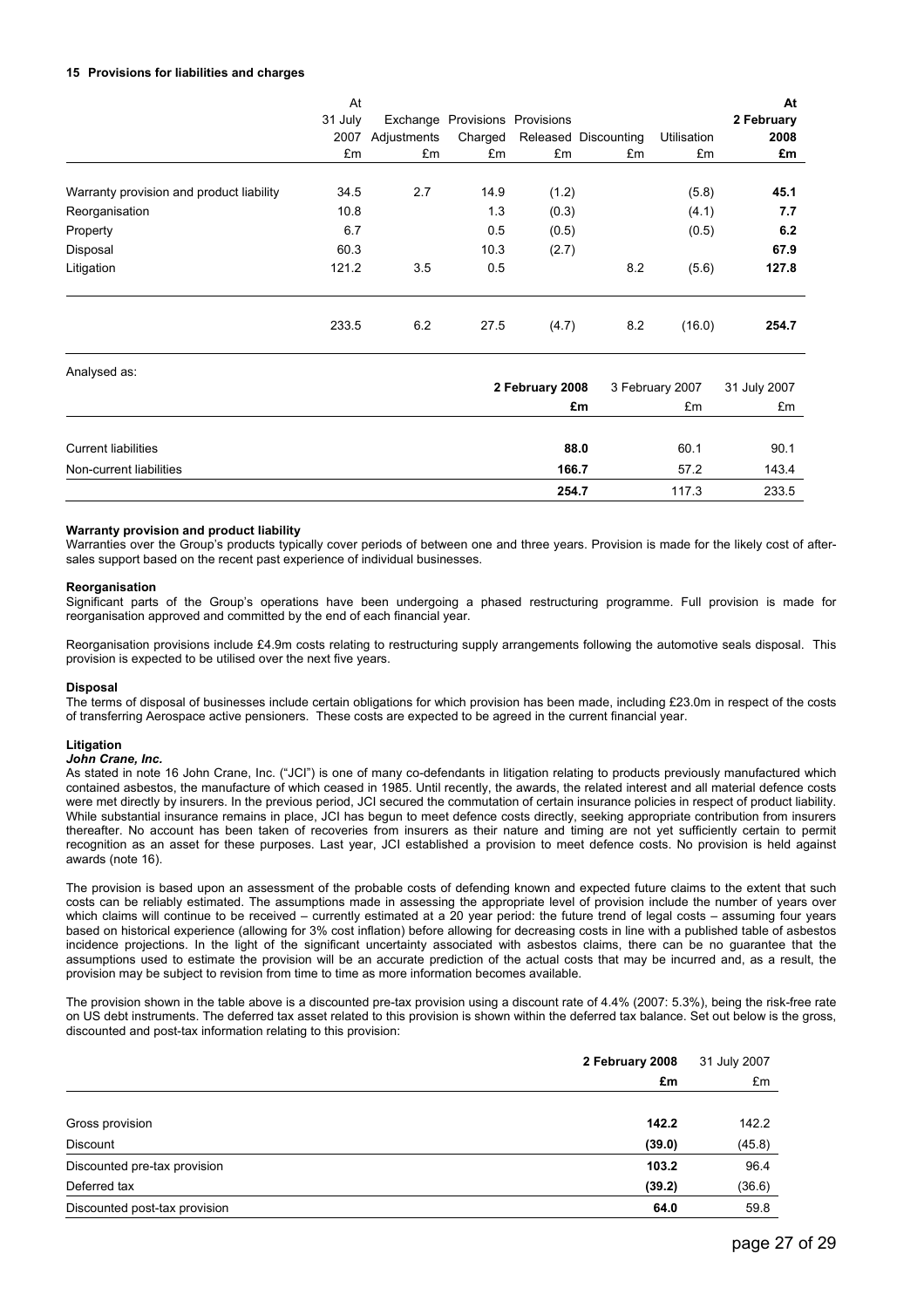The movement in discounting on this provision comprises £5.7m relating to the change in the discount rate, which is recognised in exceptional operating items (note 4), and £2.5m relating to the unwinding of the discounting, which is recognised in exceptional finance costs (note 3).

### *Other litigation*

The Group has on occasion been required to take legal action to protect its patents and other business intellectual property rights against infringement, and similarly to defend itself against proceedings brought by other parties. Provision is made for the expected fees and associated costs, based on professional advice as to the likely duration of each case. Most of the balance is expected to be utilised within the next five years.

Apart from that relating to John Crane, none of the other provisions are discounted.

#### **16 Contingent liabilities**

John Crane, Inc. ("JCI"), a subsidiary of the Company, is one of many co-defendants in numerous law suits pending in the United States in which plaintiffs are claiming damages arising from exposure to, or use of, products containing asbestos. The JCI products generally referred to in these cases are ones in which the asbestos fibres were encapsulated in such a manner that, according to tests conducted on behalf of JCI, the products were safe. JCI ceased manufacturing products containing asbestos in 1985.

JCI has resisted every case in which it has been named and will continue its robust defence of all asbestos-related claims based upon this 'safe product' defence. As a result of its defence policy, JCI has been dismissed before trial from cases involving approximately 156,000 claims over the last 29 years. JCI is currently a defendant in cases involving approximately 138,000 claims. Despite this large number, JCI has had final judgments against it, after appeals, in only 67 cases, amounting to awards of some US\$60.5m over the 29 year period.

Whilst this represents a very low proportion of claims that has historically resulted in final judgment against JCI, the incidence of such judgments in the future cannot be meaningfully estimated and the scale of future awards is accordingly unquantifiable and therefore no provision is made for any future awards. As explained in note 15, a provision for the legal costs of defending asbestos claims has been established.

In common with many other enterprises of similar size, the Company and its subsidiaries are from time to time engaged in litigation in respect of a variety of commercial issues.

#### **17 Changes in shareholders' equity**

|                                                                      | <b>Period ended</b><br>2 February<br>2008<br>£m | Period ended<br>3 February<br>2007<br>£m | Period ended<br>31 July<br>2007<br>£m |
|----------------------------------------------------------------------|-------------------------------------------------|------------------------------------------|---------------------------------------|
| At beginning of period                                               | 903.3                                           | 1,362.9                                  | 1,362.9                               |
| Exercises of share options                                           | 17.3                                            | 43.0                                     | 77.7                                  |
| Purchase of own shares                                               | (20.7)                                          | (7.0)                                    | (7.0)                                 |
| Return of capital to shareholders and redemption of B shares         |                                                 |                                          | (2, 108.9)                            |
| Fair value gains and losses on cash-flow and net investment hedging: |                                                 |                                          |                                       |
| transfers to profit for the period                                   | (0.7)                                           | (4.7)                                    | (16.7)                                |
| (losses)/gains taken to equity                                       | (41.6)                                          | 25.3                                     | 13.0                                  |
| Profit for the period                                                | 141.4                                           | 149.0                                    | 1,728.1                               |
| Dividends paid to equity shareholders                                | (90.8)                                          | (122.3)                                  | (182.4)                               |
| Dilution of interest in associated company                           |                                                 |                                          | (1.2)                                 |
| Share-based payment                                                  | 6.6                                             | 8.2                                      | 17.3                                  |
| Deferred tax (charge)/ benefit related thereto                       | (3.6)                                           | 2.7                                      | (9.4)                                 |
| Current tax credit related thereto                                   |                                                 |                                          | 10.3                                  |
| Actuarial gains and losses on retirement benefit schemes             | (88.2)                                          | 17.5                                     | 70.3                                  |
| Deferred tax charge/(credit) related thereto                         | 26.9                                            | (5.8)                                    | (30.1)                                |
| Cumulative exchange losses recognised on disposals                   |                                                 |                                          | 49.2                                  |
| Fair value gain on acquisition of former associate                   | 0.2                                             |                                          |                                       |
| Exchange rate changes (including tax on recognised gains)            | 78.7                                            | (51.1)                                   | (69.8)                                |
| At end of period                                                     | 928.8                                           | 1,417.7                                  | 903.3                                 |